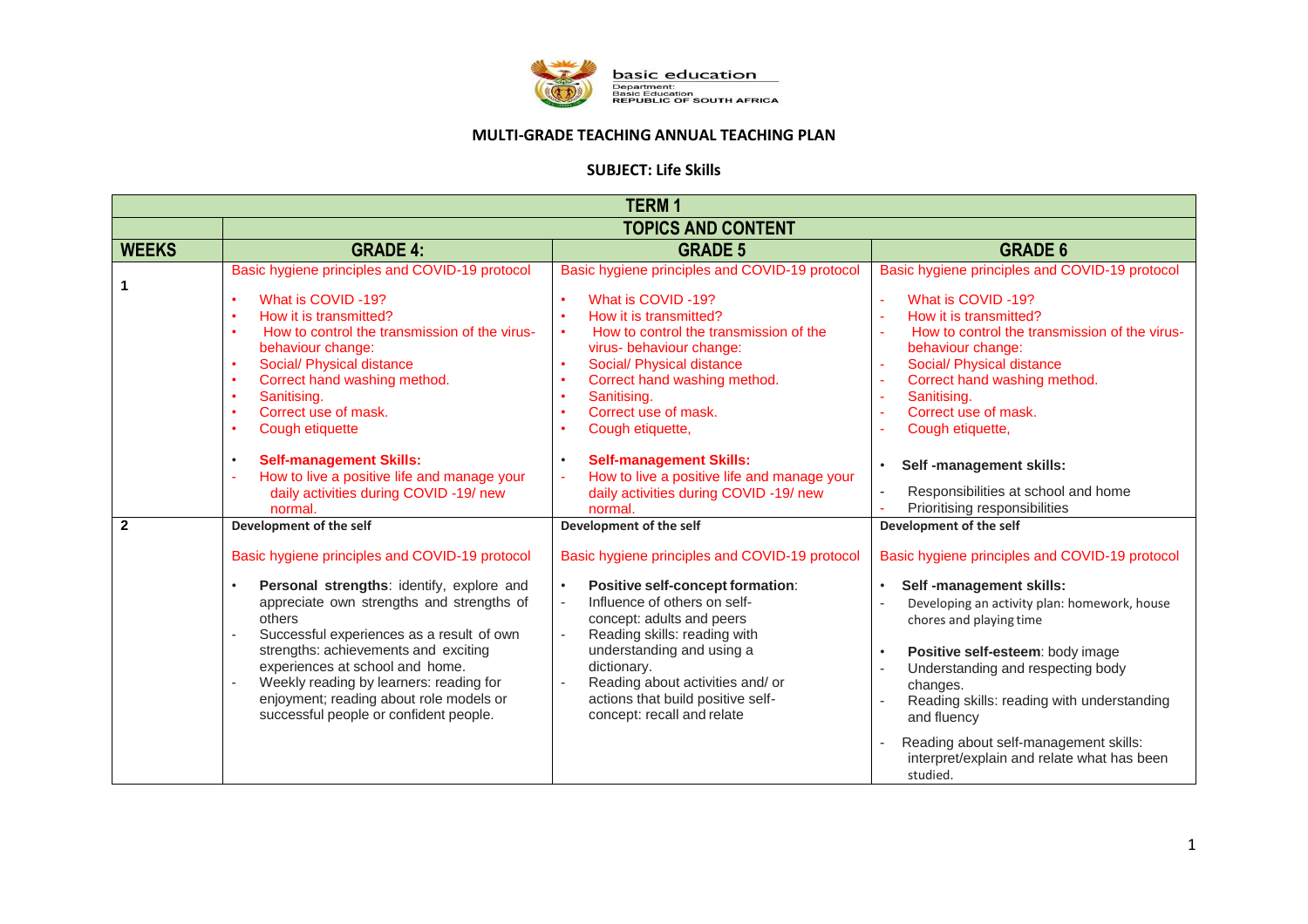

| $\overline{\mathbf{3}}$ | Development of the self                                                                                                                                                                                                                                                                                                                      | Development of the self                                                                                                                                                                                                                                                                                | Development of the self                                                                                                                                                                                                                                                                                                                                                                                         |
|-------------------------|----------------------------------------------------------------------------------------------------------------------------------------------------------------------------------------------------------------------------------------------------------------------------------------------------------------------------------------------|--------------------------------------------------------------------------------------------------------------------------------------------------------------------------------------------------------------------------------------------------------------------------------------------------------|-----------------------------------------------------------------------------------------------------------------------------------------------------------------------------------------------------------------------------------------------------------------------------------------------------------------------------------------------------------------------------------------------------------------|
|                         | Basic hygiene principles and COVID-19 protocol<br>Less successful experiences: ways to convert<br>less successful experiences into positive<br>learning experiences; use strengths to<br>improve weaknesses.<br>Weekly reading by learners: reading for<br>enjoyment; reading about role models or<br>successful people or confident people. | Basic hygiene principles and COVID-19 protocol<br>Personal successes as<br>contributing factors to positive<br>self-concept<br>Reading skills: reading with understanding<br>and using a dictionary<br>Reading about activities and/ or actions that<br>build positive self-concept: recall and relate | Basic hygiene principles and COVID-19 protocol<br>• Other influences on body image: media<br>and society.<br>- Acceptance of the self<br>Reading skills: reading with understanding and<br>fluency<br>Reading about positive influences on body<br>image: interpret/explain and relate what has<br>been studied                                                                                                 |
| 4                       | Development of the self                                                                                                                                                                                                                                                                                                                      | Development of the self                                                                                                                                                                                                                                                                                | Development of the self                                                                                                                                                                                                                                                                                                                                                                                         |
|                         | Basic hygiene principles and COVID-19 protocol<br>Ways to convert less successful experiences<br>into positive learning experiences: use<br>strengths to improve weaknesses<br>Weekly reading by learners: reading for<br>enjoyment.<br>Reading about role models or successful<br>people or confident people                                | Basic hygiene principles and COVID-19 protocol<br>Action plan for continued positive self-<br>concept formation.<br>Reading skills: reading with understanding<br>and using a dictionary<br>Reading about activities and/ or actions that<br>build positive self-concept: recall and relate            | Basic hygiene principles and COVID-19 protocol<br>- Acceptance of the self<br>• Abilities, interests and potential<br>- Identify own abilities, interests and potential<br>Relationship between abilities, interests and<br>potential<br>Reading skills: reading with understanding and<br>fluency<br>Reading about positive influences on body<br>image: interpret/explain and relate what has<br>been studied |
| 5                       | Development of the self                                                                                                                                                                                                                                                                                                                      | Development of the self                                                                                                                                                                                                                                                                                | Development of the self                                                                                                                                                                                                                                                                                                                                                                                         |
|                         | Basic hygiene principles and COVID-19 protocol<br>Respect for own and others' bodies:<br>privacy, bodily integrity and not subjecting<br>one's body to substance abuse<br>- How to respect and care for own body<br>Weekly reading by learners: reading for<br>enjoyment                                                                     | Basic hygiene principles and COVID-19 protocol<br>Giving and receiving feedback: giving<br>feedback to peers and receiving feedback<br>from peers and adults<br>Reading skills: reading with understanding and<br>using a dictionary<br>Reading about appropriate ways of giving and                   | Basic hygiene principles and COVID-19 protocol<br>- Create opportunities for making the most of<br>own abilities, interests and potential: explore a<br>variety of sources<br>Reading skills: reading with understanding and<br>fluency<br>Reading texts on how to identify and develop.                                                                                                                        |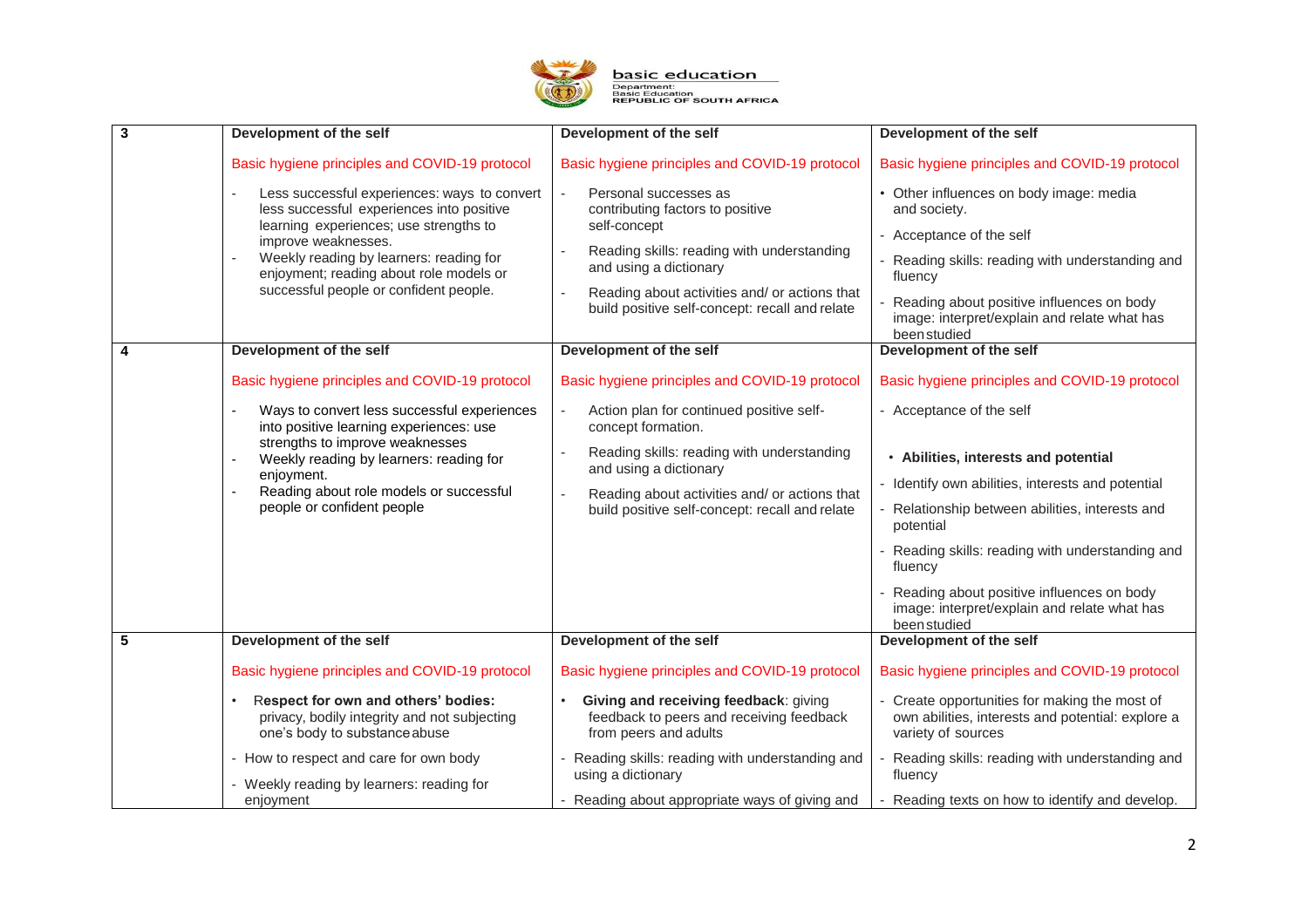

|                                     |                                                                                                                                                                                                                     | receiving feedback: recall and relate                                                                                                                                                                                                                                           |                                                                                                                                                                                                                                                                     |
|-------------------------------------|---------------------------------------------------------------------------------------------------------------------------------------------------------------------------------------------------------------------|---------------------------------------------------------------------------------------------------------------------------------------------------------------------------------------------------------------------------------------------------------------------------------|---------------------------------------------------------------------------------------------------------------------------------------------------------------------------------------------------------------------------------------------------------------------|
|                                     | Reading about care and respect for body                                                                                                                                                                             |                                                                                                                                                                                                                                                                                 |                                                                                                                                                                                                                                                                     |
| 6                                   | - How to respect others' bodies                                                                                                                                                                                     | Appropriate ways of receiving negative and<br>positive feedback                                                                                                                                                                                                                 | Action plan to improve own abilities, pursue<br>own interests and develop own potential                                                                                                                                                                             |
|                                     | Reasons for respecting own and others' bodies                                                                                                                                                                       |                                                                                                                                                                                                                                                                                 |                                                                                                                                                                                                                                                                     |
|                                     | - Weekly reading by learners: reading for<br>enjoyment                                                                                                                                                              | Reading skills: reading with understanding and<br>using a dictionary                                                                                                                                                                                                            | Reading skills: reading with understanding and<br>fluency                                                                                                                                                                                                           |
|                                     | - Reading about care and respect for body                                                                                                                                                                           | Reading about appropriate ways of giving and<br>receiving feedback: recall and relate                                                                                                                                                                                           | Reading texts on how to identify and develop<br>own abilities, interests and potential:<br>interpret/explain and relate what has been<br>studied.                                                                                                                   |
| $\overline{7}$                      | Development of the self                                                                                                                                                                                             | Development of the self                                                                                                                                                                                                                                                         | Development of the self                                                                                                                                                                                                                                             |
|                                     | Basic hygiene principles and COVID-19 protocol                                                                                                                                                                      | Basic hygiene principles and COVID-19 protocol                                                                                                                                                                                                                                  | Basic hygiene principles and COVID-19 protocol                                                                                                                                                                                                                      |
|                                     | Emotions:<br>- Understanding a range of emotions:<br>love, happiness, grief, fear and jealousy<br>- Weekly reading by learners: reading for<br>enjoyment.<br>Reading about how people express different<br>emotions | Coping with emotions: compassion,<br>anger, disappointment and sadness.<br>Skills to manage emotions in a positive ways.<br>Reading skills: reading with understanding and<br>using dictionary<br>Reading about friendship that are caring and<br>supportive: recall and relate | Peer pressure:<br>Examples of peer pressure in different<br>situations: school and community<br>Reading skills: reading with understanding and<br>fluency.<br>Reading about ways to resist peer pressure:<br>interpret/explain and relate what has been<br>studied. |
| $8-9$                               | Development of the self                                                                                                                                                                                             | Development of the self                                                                                                                                                                                                                                                         | Development of the self                                                                                                                                                                                                                                             |
|                                     | Basic hygiene principles and COVID-19 protocol                                                                                                                                                                      | Basic hygiene principles and COVID-19 protocol                                                                                                                                                                                                                                  | Basic hygiene principles and COVID-19 protocol                                                                                                                                                                                                                      |
|                                     | - Understanding own emotions: appropriate ways<br>to express own emotions.                                                                                                                                          | Significant of friends in times of sadness,<br>tragedy and change                                                                                                                                                                                                               | - Appropriate responses to peer pressure and<br>different situations                                                                                                                                                                                                |
|                                     | - How to understand and consider others<br>emotions.                                                                                                                                                                | Reading skills: reading with understanding and<br>using dictionary<br>Reading about friendship that are caring and                                                                                                                                                              | Reading skills: reading with understanding and<br>fluency.<br>Reading about ways to resist peer pressure:                                                                                                                                                           |
|                                     | • Weekly reading by learners: reading for<br>enjoyment                                                                                                                                                              | supportive: recall and relate<br>Reading about friendship that are caring and                                                                                                                                                                                                   | interpret/explain and relate what has been<br>studied.                                                                                                                                                                                                              |
|                                     | Reading about how people express different<br>emotions                                                                                                                                                              | supportive: recall and relate.                                                                                                                                                                                                                                                  |                                                                                                                                                                                                                                                                     |
|                                     | Consolidation of work done during the<br><b>Term</b>                                                                                                                                                                | Consolidation of work done during the<br><b>Term</b>                                                                                                                                                                                                                            | Consolidation of work done during the<br><b>Term</b>                                                                                                                                                                                                                |
| <b>Physical</b><br><b>Education</b> | Participation in activities that promote<br>different ways of locomotion, rotation,                                                                                                                                 | Participation in movement sequences<br>that require consistency and control in                                                                                                                                                                                                  | Participation in a physical fitness<br>programme to develop particular<br>aspects of fitness.                                                                                                                                                                       |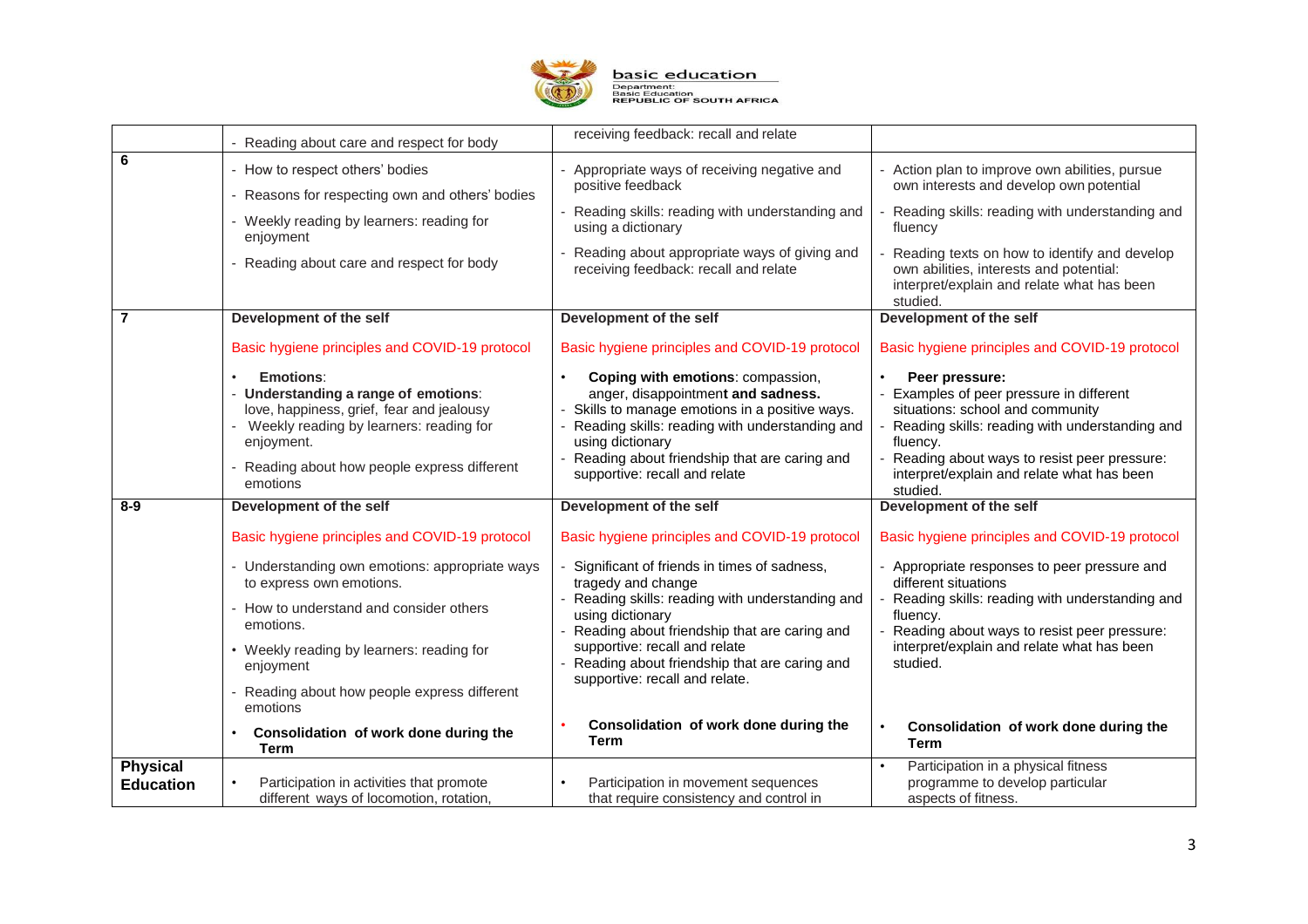

|                                                          | elevation and balancing using various parts<br>of the body in a controlled fashion.<br>Safety measures: relating to locomotion,<br>rotation, elevation and balancing activities.<br>Suitability of the surface of the play area,<br>warm up and cool down, basic First Aid,<br>spacing of learners during activities,<br>following instructions and observe covid-19<br>protocols | smooth and continuous combinations,<br>rotation, balance, locomotion and<br>elevation.<br>Safety measures: relating to<br>$\bullet$<br>locomotion, rotation, elevation and<br>balancing activities. Suitability of the<br>surface of the play area, warm up and<br>cool down, basic First Aid, spacing of<br>learners during activities, following<br>instructions and observe covid-19<br>protocols | Safety measures for physical<br>$\bullet$<br>fitness activities and observe<br>covid-19 protocols      |
|----------------------------------------------------------|-----------------------------------------------------------------------------------------------------------------------------------------------------------------------------------------------------------------------------------------------------------------------------------------------------------------------------------------------------------------------------------|------------------------------------------------------------------------------------------------------------------------------------------------------------------------------------------------------------------------------------------------------------------------------------------------------------------------------------------------------------------------------------------------------|--------------------------------------------------------------------------------------------------------|
|                                                          | Movement performance in activities that promote<br>different ways to locomote, rotate, elevate and<br>balance using various parts of the body with<br>control                                                                                                                                                                                                                     | Movement performance in movement<br>sequences that require consistency<br>and control in smooth and continuous<br>combinations: rotation, balance,<br>locomotion, elevation                                                                                                                                                                                                                          | Movement performance in a<br>physical fitness programme to<br>develop particular aspects of<br>fitness |
|                                                          |                                                                                                                                                                                                                                                                                                                                                                                   |                                                                                                                                                                                                                                                                                                                                                                                                      |                                                                                                        |
| Week 10<br><b>Informal</b><br>assessment;<br>remediation | Homework/worksheets/Classwork                                                                                                                                                                                                                                                                                                                                                     | Homework/worksheets/Classwork                                                                                                                                                                                                                                                                                                                                                                        | Homework/worksheets/Classwork                                                                          |
| <b>SBA (Formal</b><br>Assessment)                        | <b>Written Task 30 Marks</b><br><b>Physical Education 30 Marks</b>                                                                                                                                                                                                                                                                                                                |                                                                                                                                                                                                                                                                                                                                                                                                      |                                                                                                        |

| <b>TERM 2</b> |                                                                                                                 |                                                                                                                         |                                                                           |  |
|---------------|-----------------------------------------------------------------------------------------------------------------|-------------------------------------------------------------------------------------------------------------------------|---------------------------------------------------------------------------|--|
|               | <b>TOPICS AND CONTENT</b>                                                                                       |                                                                                                                         |                                                                           |  |
| <b>WEEKS</b>  | <b>GRADE 4:</b>                                                                                                 | <b>GRADE 5</b>                                                                                                          | <b>GRADE 6</b>                                                            |  |
|               | Development of the self                                                                                         | <b>Social responsibility</b>                                                                                            | Development of the self                                                   |  |
|               | Basic hygiene principles and COVID-19 protocol                                                                  | Basic hygiene principles and COVID-19 protocol                                                                          | Basic hygiene principles and COVID-19<br>protocol                         |  |
|               | Dealing with conflict: examples of conflict<br>situations at home and school.<br>Strategies to avoid conflicts. | Dealing with violent situations:<br>Identify potential violent situations at home,<br>school and community - Responding | Problem solving skills in conflict<br>situations: keeping safe and how to |  |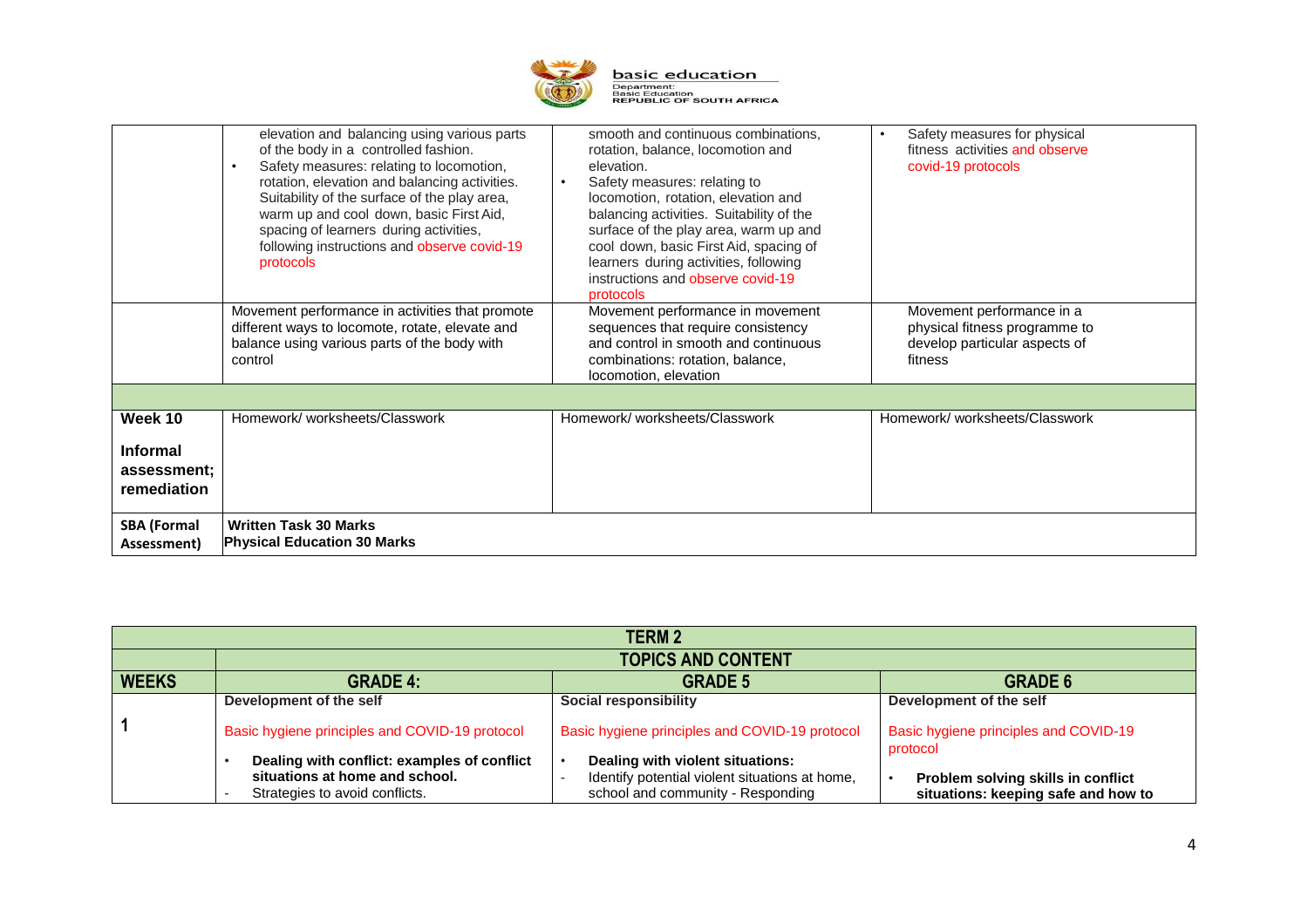

|             | Weekly reading by learners: reading for<br>enjoyment<br>Reading about care and respect for body                                                                                                                                                                                                               | effectively to violent situations<br>Reading skills: reading with understanding<br>and using a dictionary.<br>Reading about protection agencies and<br>places of safety for children: recall and relate                                                                                                                                         | protect self and others<br><b>Mediation skill</b><br>Reading skills: reading with understanding<br>and fluency.<br>Reading about peacekeeping and<br>mediation skills: interpret/explain and relate<br>what has been studied                                                                                                                                                                                                                                                                                                   |
|-------------|---------------------------------------------------------------------------------------------------------------------------------------------------------------------------------------------------------------------------------------------------------------------------------------------------------------|-------------------------------------------------------------------------------------------------------------------------------------------------------------------------------------------------------------------------------------------------------------------------------------------------------------------------------------------------|--------------------------------------------------------------------------------------------------------------------------------------------------------------------------------------------------------------------------------------------------------------------------------------------------------------------------------------------------------------------------------------------------------------------------------------------------------------------------------------------------------------------------------|
| $\mathbf 2$ | Development of the self                                                                                                                                                                                                                                                                                       | <b>Social responsibility</b>                                                                                                                                                                                                                                                                                                                    | Development of the self                                                                                                                                                                                                                                                                                                                                                                                                                                                                                                        |
|             | Basic hygiene principles and COVID-19 protocol<br>Dealing with conflict: examples of conflict<br>situations at home and school.<br>Useful responses to conflict situations<br>Weekly reading by learners: reading for<br>enjoyment<br>Reading about safe environments and how to<br>avoid conflict situations | Basic hygiene principles and COVID-19 protocol<br>Dealing with violent situations:<br>Ways to avoid and protect oneself from<br>violent situations and where to find help<br>Reading skills: reading with understanding<br>and using a dictionary.<br>Reading about protection agencies and<br>places of safety for children: recall and relate | Basic hygiene principles and COVID-19<br>protocol<br>Problem solving skills in conflict<br>situations: keeping safe and how to<br>protect self and others<br>Peacekeeping skills: acceptance of self<br>and others, demonstration of respect for<br>others, co-operation, personal<br>responsibility for one's actions, listening.<br>Reading skills: reading with understanding<br>$\blacksquare$<br>and fluency<br>Reading about peacekeeping and<br>mediation skills: interpret/explain and<br>relate what has been studied |
| 3           | Development of the self                                                                                                                                                                                                                                                                                       | <b>Social responsibility</b>                                                                                                                                                                                                                                                                                                                    | Development of the self                                                                                                                                                                                                                                                                                                                                                                                                                                                                                                        |
|             | Basic hygiene principles and COVID-19 protocol.                                                                                                                                                                                                                                                               | Basic hygiene principles and COVID-19 protocol.                                                                                                                                                                                                                                                                                                 | Basic hygien principles and Covid-19 Protocol.                                                                                                                                                                                                                                                                                                                                                                                                                                                                                 |
|             | • Bullying: how to protect self from acts of bullying<br>Examples of acts of bullying.                                                                                                                                                                                                                        | Prior knowledge: Grade 3 Term 1 "Keeping my<br>body safe"                                                                                                                                                                                                                                                                                       | <b>Bullying: reasons for bullying</b><br>Reading skills: reading with understanding<br>and fluency                                                                                                                                                                                                                                                                                                                                                                                                                             |
|             | - Weekly reading by learners: reading for<br>enjoyment.                                                                                                                                                                                                                                                       | - We are not safe with everyone<br>Rules to keep my body safe<br>- Trusting 'Yes' and 'No' feelings                                                                                                                                                                                                                                             | Reading about how to get out of the habit<br>of bullying: interpret/explain and relate what<br>has been studied                                                                                                                                                                                                                                                                                                                                                                                                                |
|             | Reading about appropriate responses to bullying.                                                                                                                                                                                                                                                              | - How to say 'No' to any form of abuse<br>- how to report abuse                                                                                                                                                                                                                                                                                 |                                                                                                                                                                                                                                                                                                                                                                                                                                                                                                                                |
| 4           |                                                                                                                                                                                                                                                                                                               | Child abuse:<br>Different forms of child abuse: physical and<br>emotional                                                                                                                                                                                                                                                                       |                                                                                                                                                                                                                                                                                                                                                                                                                                                                                                                                |
| 5           | Development of the self                                                                                                                                                                                                                                                                                       | <b>Social responsibility</b>                                                                                                                                                                                                                                                                                                                    | Development of the self                                                                                                                                                                                                                                                                                                                                                                                                                                                                                                        |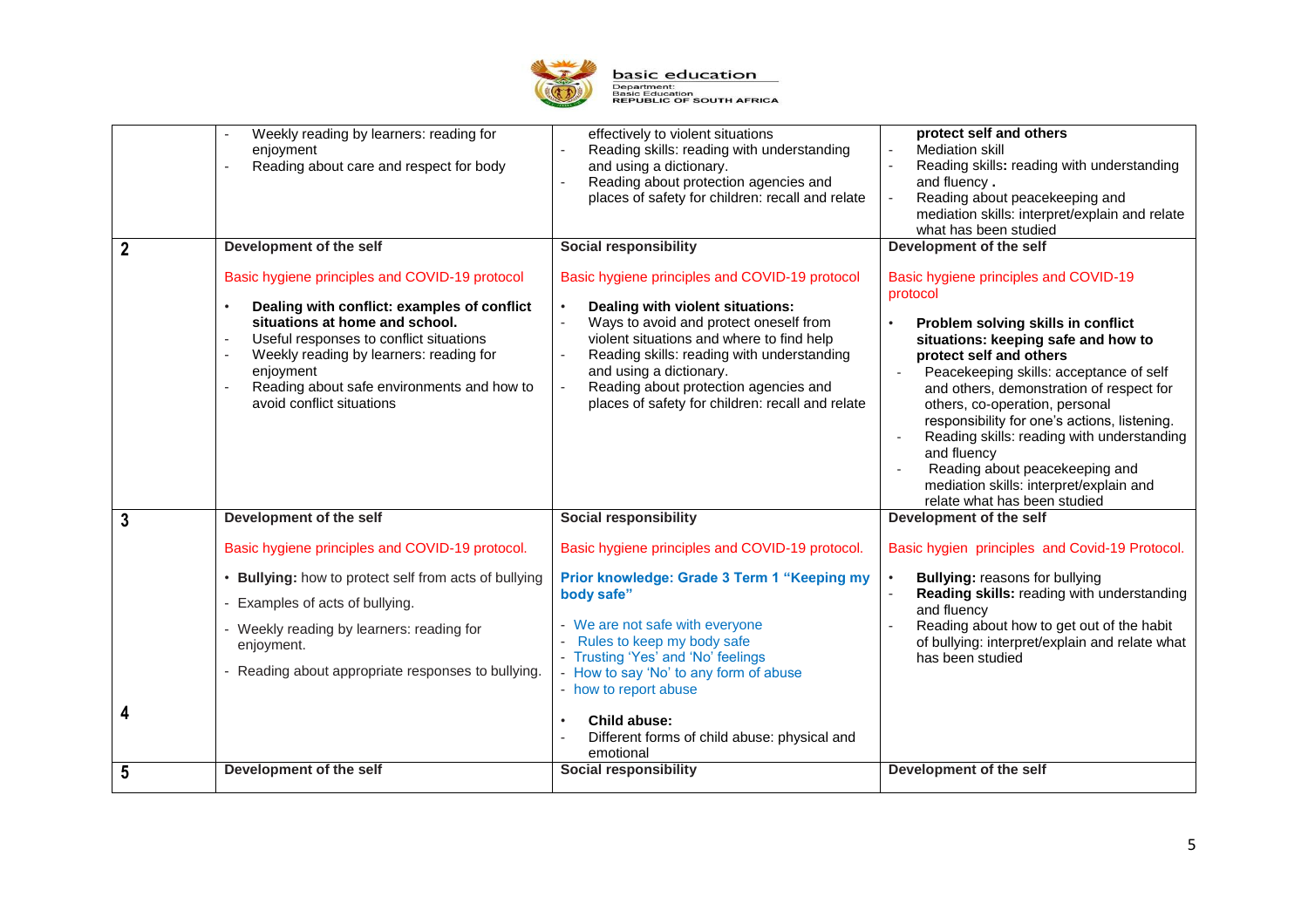

|   | Basic hygiene principles and COVID-19 protocol<br>• Bullying: how to protect self from acts of<br>bullying<br>- Appropriate responses to bullying: where to<br>find help.<br>- Weekly reading by learners: reading for<br>enjoyment<br>Reading about appropriate responses to<br>bullying                                                                             | Basic hygiene principles and COVID-19 protocol<br>Child abuse<br>$\bullet$<br>Effects of abuse on personal health -<br>Strategies to deal with abuse.<br>Where to get help and report abuse •<br>Reading skills: reading with understanding<br>and using a dictionary - Reading about ways<br>to protect self and others from abuse: recall<br>and relate                                                                | Basic hygiene principles and COVID-19<br>protocol<br>Bullying: Getting out of the bullying habit:<br>where to find help<br>Reading skills: reading with understanding<br>and fluency.<br>Reading about how to get out of the habit<br>of bullying: interpret/explain and relate what<br>has been studied                                                                                                             |
|---|-----------------------------------------------------------------------------------------------------------------------------------------------------------------------------------------------------------------------------------------------------------------------------------------------------------------------------------------------------------------------|--------------------------------------------------------------------------------------------------------------------------------------------------------------------------------------------------------------------------------------------------------------------------------------------------------------------------------------------------------------------------------------------------------------------------|----------------------------------------------------------------------------------------------------------------------------------------------------------------------------------------------------------------------------------------------------------------------------------------------------------------------------------------------------------------------------------------------------------------------|
| 6 | Development of the self<br>Basic hygiene principles and COVID-19 protocol<br>• Personal experience of working in a group: at<br>school and home.<br>- School: as member of a class, in a school or<br>class or small group project or activity.<br>- Weekly reading by learners: reading for<br>enjoyment.<br>Reading about ways to succeed in working in a<br>group. | <b>Social responsibility</b><br>Basic hygiene principles and COVID-19 protocol<br>Issues of age and gender in different cultural<br>contexts in South Africa: -<br>Relationship between elders and children in<br>different cultural contexts -<br>Responsibilities of boys and girls in different<br>cultural contexts                                                                                                  | Social responsibility<br>Basic hygiene principles and COVID-19<br>protocol<br><b>Cultural rites of passage:</b><br>Important stages in the individual's life in<br>South African cultures: birth, baptism,<br>wedding and death<br>Reading skills: reading with understanding<br>and fluency.<br>Reading about important life stages in<br>different cultures: interpret/explain and<br>relate what has been studied |
|   | Development of the self<br>Basic hygiene principles and COVID-19 protocol<br>• Personal experience of working in a group: at<br>school and home.<br>- Home: as member of a family, working and<br>getting along with siblings.<br>- Weekly reading by learners: reading for<br>enjoyment.<br>Reading about ways to succeed in working in a<br>group                   | <b>Social responsibility</b><br>Basic hygiene principles and COVID-19 protocol<br>$\bullet$<br>Issues of age and gender in different cultural<br>contexts in South Africa:<br>Contributions of women and men in different<br>cultural contexts.<br>Reading skills: reading with understanding<br>and using a dictionary - Reading about issues<br>of age and gender in different cultural<br>contexts: recall and relate | <b>Social responsibility</b><br>Basic hygiene principles and COVID-19<br>protocol<br><b>Cultural rites of passage</b><br>Meaning of each stage<br>Personal and social significance of each<br>stage<br>Reading skills: reading with understanding<br>and fluency<br>Reading about important life stages in<br>different cultures: interpret/explain and<br>relate what has been studied                              |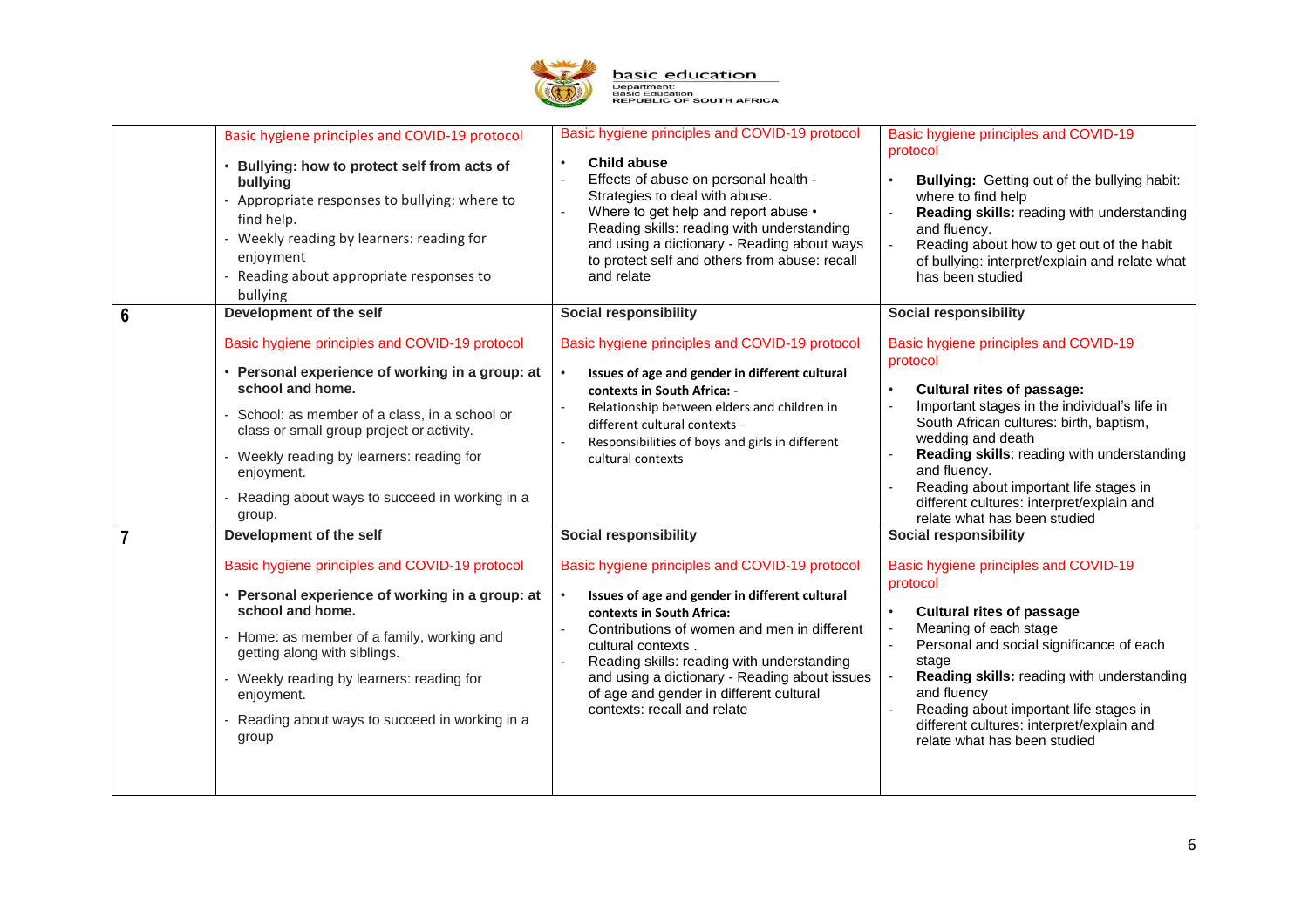

| 8                                   | <b>Social responsibility</b>                                                                                                                                                                                                                                                                                                                                                                                                           | <b>Social responsibility</b>                                                                                                                                                                                                                                                                                                                                                                                                    | <b>Social responsibility</b>                                                                                                                                                                                                                                                                                        |
|-------------------------------------|----------------------------------------------------------------------------------------------------------------------------------------------------------------------------------------------------------------------------------------------------------------------------------------------------------------------------------------------------------------------------------------------------------------------------------------|---------------------------------------------------------------------------------------------------------------------------------------------------------------------------------------------------------------------------------------------------------------------------------------------------------------------------------------------------------------------------------------------------------------------------------|---------------------------------------------------------------------------------------------------------------------------------------------------------------------------------------------------------------------------------------------------------------------------------------------------------------------|
|                                     | Basic hygiene principles and COVID-19 protocol<br>• Children's rights and responsibilities: name,<br>health, safety, education, shelter, food and<br>environment<br>Weekly reading by learners: reading for<br>enjoyment.<br>Reading about children's rights and<br>responsibilities                                                                                                                                                   | Basic hygiene principles and COVID-19 protocol<br>Concepts: discrimination, stereotype and<br>bias - Violation of children's rights:<br>discrimination, stereotype and bias<br>Responses to violations of children's rights:<br>ways to protect self and others from<br>violations and where to find help.<br>Reading about individuals who have taken<br>action against violations of children's rights:<br>recall and relate. | Basic hygiene principles and COVID-19<br>protocol<br>The dignity of the person in a variety of<br>religions in South Africa<br>Reading skills: reading with understanding<br>and fluency<br>Reading about the dignity of a person in<br>different religions: interpret/explain and<br>relate what has been studied. |
| $9 - 10$                            | <b>Social responsibility</b>                                                                                                                                                                                                                                                                                                                                                                                                           | <b>Social responsibility</b>                                                                                                                                                                                                                                                                                                                                                                                                    | <b>Social responsibility</b>                                                                                                                                                                                                                                                                                        |
|                                     | Basic hygiene principles and COVID-19 protocol<br>Children's rights and responsibilities: name,<br>$\bullet$<br>health, safety, education, shelter, food and<br>environment<br>children's rights as stipulated in the South<br>African Constitution Children's<br>Responsibilities in relation to their rights.<br>Weekly reading by learners: reading for<br>enjoyment<br>Reading about<br>children's rights and<br>responsibilities. | Basic hygiene principles and COVID-19 protocol.<br>Concepts: discrimination, stereotype and<br>bias - Violation of children's rights:<br>A plan to deal with violations of children's<br>rights in own local context<br>Reading skills: reading with understanding<br>and using a dictionary.<br>Reading about individuals who have taken<br>action against violations of children's rights:<br>recall and relate.              | Basic hygiene principles and COVID-19<br>protocol<br>The dignity of the person in a variety of<br>religions in South Africa<br>Reading skills: reading with understanding<br>and fluency<br>Reading about the dignity of a person in<br>different religions: interpret/explain and<br>relate what has been studied. |
|                                     | Consolidation of work done during the<br><b>Term</b>                                                                                                                                                                                                                                                                                                                                                                                   | Consolidation of work done during the<br><b>Term</b>                                                                                                                                                                                                                                                                                                                                                                            | Consolidation of work done during the<br><b>Term</b>                                                                                                                                                                                                                                                                |
| <b>Physical</b><br><b>Education</b> | Participation in rhythmic movements with<br>$\bullet$<br>focus on posture.<br>Safety measures during rhythmic movements<br>$\bullet$                                                                                                                                                                                                                                                                                                   | Participation in rhythmic movements with focus on<br>posture and style Safety measures relating to rhythmic<br>movements<br>Examples of possible activities Aerobics, galloping,<br>marching, hopping, skipping, steps, sliding, leaping,                                                                                                                                                                                       | Participation in a physical fitness programme to<br>develop particular aspects of fitness.<br>Safety measures relating to physical fitness<br>activities                                                                                                                                                            |
|                                     |                                                                                                                                                                                                                                                                                                                                                                                                                                        |                                                                                                                                                                                                                                                                                                                                                                                                                                 |                                                                                                                                                                                                                                                                                                                     |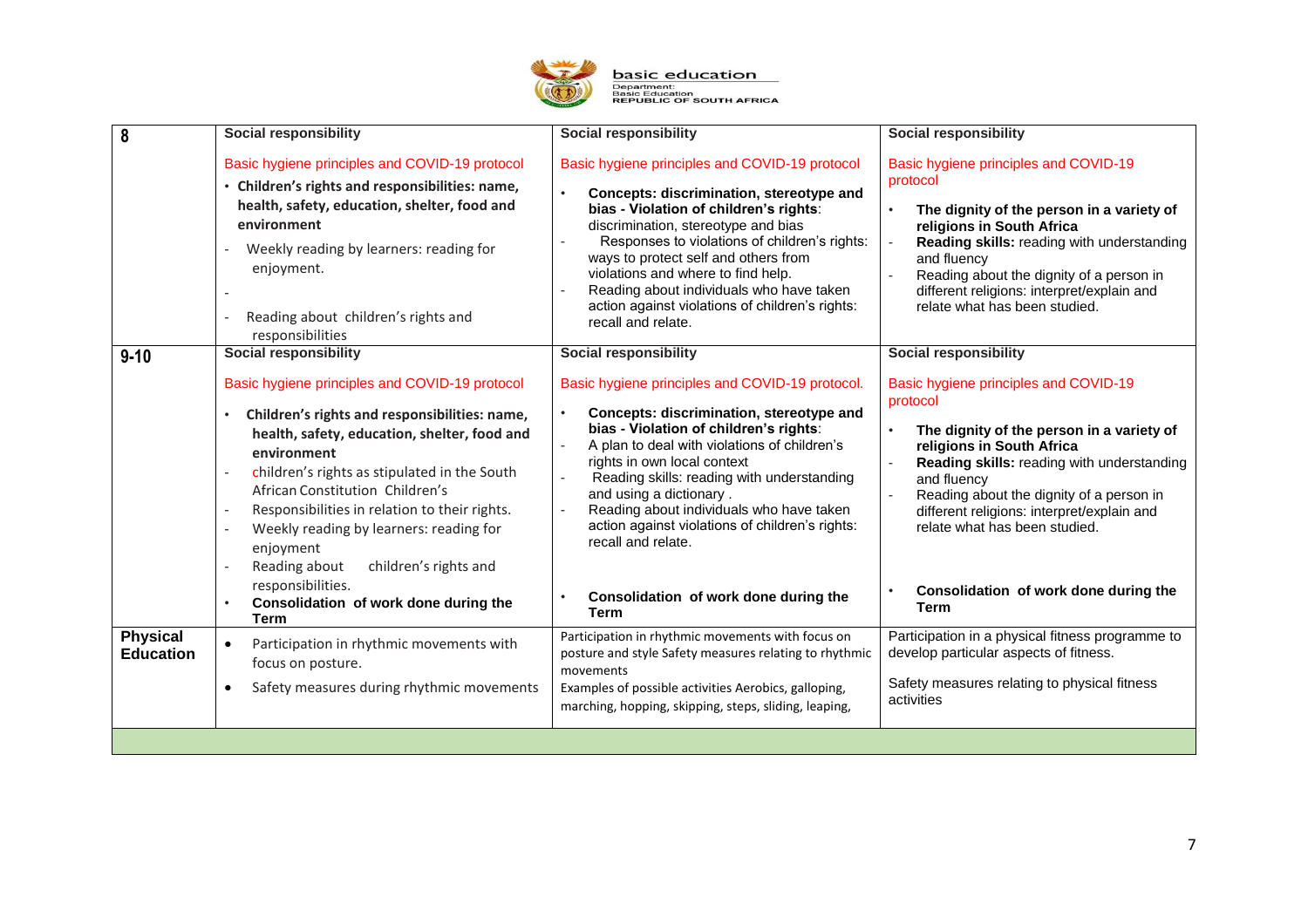

| Informal    | Homework/worksheets/Classwork                                            | Homework/worksheets/Classwork | Homework/worksheets/Classwork |
|-------------|--------------------------------------------------------------------------|-------------------------------|-------------------------------|
| assessment; |                                                                          |                               |                               |
| remediation |                                                                          |                               |                               |
|             |                                                                          |                               |                               |
| Week 11     | Test 30 Marks, Term 2 Controlled test will include term 1 and 2 content. |                               |                               |
|             | <b>SBA (Formal Physical Education 30 Marks)</b>                          |                               |                               |
| Assessment) |                                                                          |                               |                               |

| <b>TERM3</b>   |                                                                                                                                                                                                                                                                                                                                                                                                                                                                                                                     |                                                                                                                                                                                                                                                                                                                           |                                                                                                                                                                                                                                                                                                                                                                                 |  |
|----------------|---------------------------------------------------------------------------------------------------------------------------------------------------------------------------------------------------------------------------------------------------------------------------------------------------------------------------------------------------------------------------------------------------------------------------------------------------------------------------------------------------------------------|---------------------------------------------------------------------------------------------------------------------------------------------------------------------------------------------------------------------------------------------------------------------------------------------------------------------------|---------------------------------------------------------------------------------------------------------------------------------------------------------------------------------------------------------------------------------------------------------------------------------------------------------------------------------------------------------------------------------|--|
|                | <b>TOPICS AND CONTENT</b>                                                                                                                                                                                                                                                                                                                                                                                                                                                                                           |                                                                                                                                                                                                                                                                                                                           |                                                                                                                                                                                                                                                                                                                                                                                 |  |
| <b>WEEKS</b>   | <b>GRADE 4:</b>                                                                                                                                                                                                                                                                                                                                                                                                                                                                                                     | <b>GRADE 5</b>                                                                                                                                                                                                                                                                                                            | <b>GRADE 6</b>                                                                                                                                                                                                                                                                                                                                                                  |  |
|                | Basic hygiene principles and COVID-19 protocol<br><b>PRIOR KNOWLEDGE: GRADE 3:TERM 2</b><br><b>Healthy eating</b><br>Food groups<br>$\overline{\phantom{a}}$<br>Vitamins, Fruits and vegetable<br>$\sim$<br>Carbohydrates ; bread, maize, mealie meal<br>$\overline{\phantom{a}}$<br>Protein; eggs, beans, Meat, nuts<br>$\overline{\phantom{a}}$<br>Dairy: ; milk, cheese, yoghurt<br>$\overline{\phantom{a}}$<br>A balanced diet<br>Weekly reading: reading for enjoyment<br>$\sim$<br>Reading about food groups. | Health and environmental responsibility<br>Basic hygiene principles and COVID-19 protocol<br>Healthy eating for children:<br>South African Food-Based Dietary<br>Guidelines.<br>Reading skills: reading with understanding<br>and using a dictionary -<br>Reading about healthy eating for children:<br>recall and relate | Health and environmental responsibility<br>Basic hygiene principles and COVID-19<br>protocol<br>Food hygiene:<br>safe and harmful ingredients<br>Food preparation<br>$\overline{\phantom{a}}$<br>Reading skills: reading with<br>understanding and fluency;<br>reading about food hygiene;<br>interpret/explain and relate what has been<br>studied<br><b>MOVED FROM TERM 4</b> |  |
| $\overline{2}$ | <b>Social responsibility</b>                                                                                                                                                                                                                                                                                                                                                                                                                                                                                        | Health and environmental responsibility                                                                                                                                                                                                                                                                                   | <b>Health and environmental responsibility</b>                                                                                                                                                                                                                                                                                                                                  |  |
|                | Basic hygiene principles and COVID-19 issues<br><b>Cultures and moral lessons:</b>                                                                                                                                                                                                                                                                                                                                                                                                                                  | Basic hygiene principles and COVID-19 protocol<br>$\bullet$                                                                                                                                                                                                                                                               | Basic hygiene principles and COVID-19<br>protocol                                                                                                                                                                                                                                                                                                                               |  |
|                | Cultural groups in South Africa. (cultural food<br>with nutritional value and boost immune<br>system)<br>Weekly reading by learners: reading for<br>enjoyment.<br>Reading about moral lessons found in                                                                                                                                                                                                                                                                                                              | Healthy eating for children:<br>Dietary needs of children<br>$\blacksquare$<br>Factors influencing food intake of children<br>Reading skills: reading with understanding<br>and using a dictionary -<br>Reading about healthy eating for children:<br>recall and relate                                                   | Food hygiene:<br>۰<br>Food storage<br>$\overline{\phantom{a}}$<br>Food-borne diseases.<br>$\overline{\phantom{a}}$<br>Reading skills: reading with<br>understanding and fluency;<br>reading about food hygiene;                                                                                                                                                                 |  |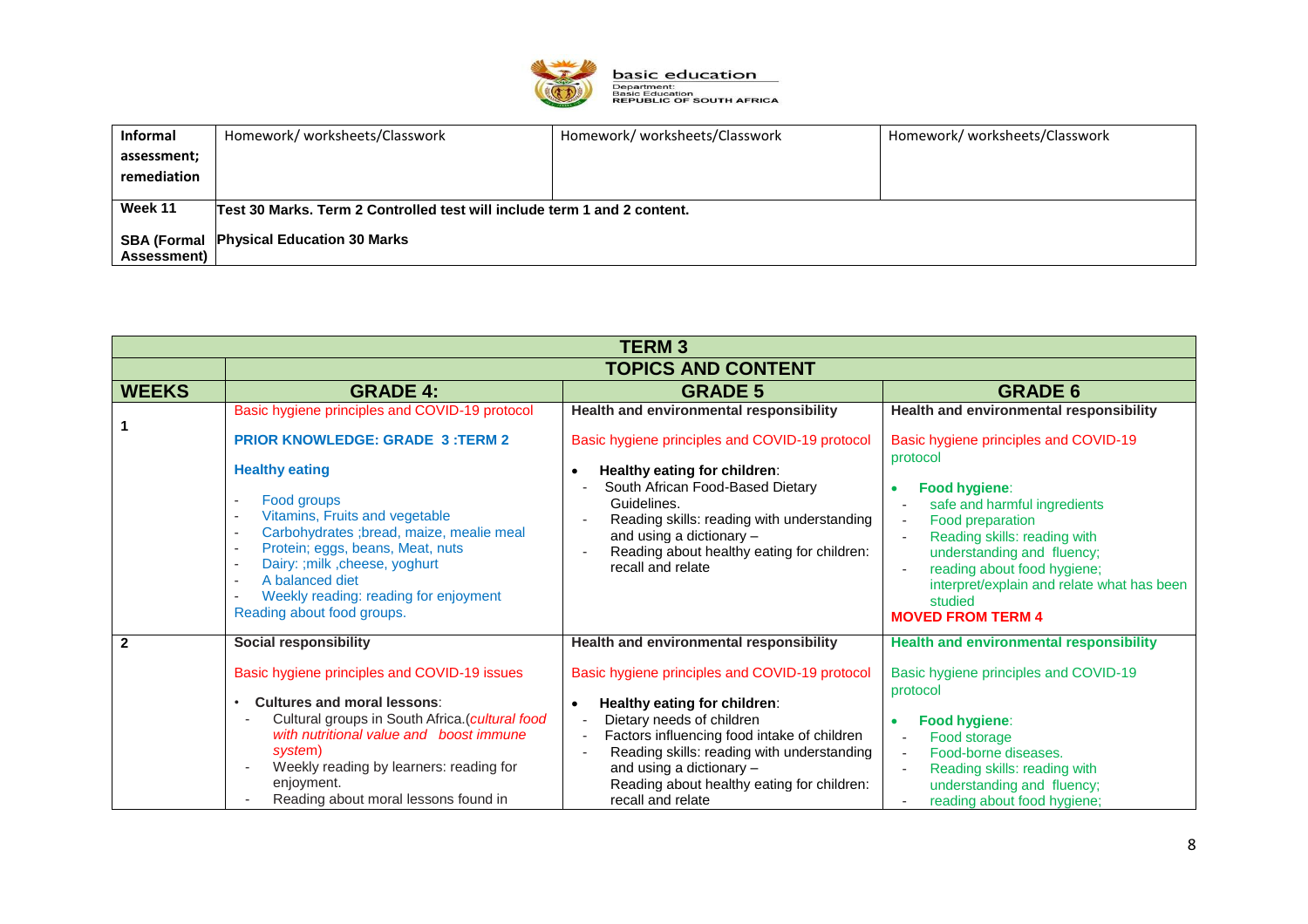

|   | narratives of different cultures.                                                                                                                                                                                                                                                                                                         |                                                                                                                                                                                                                                                                                                                                                                                                                                                                            | interpret/explain and relate what has been<br>studied<br><b>MOVED FROM TERM 4</b>                                                                                                                                                                                                                                                                                                                                                         |
|---|-------------------------------------------------------------------------------------------------------------------------------------------------------------------------------------------------------------------------------------------------------------------------------------------------------------------------------------------|----------------------------------------------------------------------------------------------------------------------------------------------------------------------------------------------------------------------------------------------------------------------------------------------------------------------------------------------------------------------------------------------------------------------------------------------------------------------------|-------------------------------------------------------------------------------------------------------------------------------------------------------------------------------------------------------------------------------------------------------------------------------------------------------------------------------------------------------------------------------------------------------------------------------------------|
| 3 | <b>Social responsibility</b><br>Basic hygiene principles and COVID-19 protocol<br><b>Cultures and moral lessons</b><br>$\bullet$<br>Menus from different cultures in South Africa.<br>Weekly reading by learners: reading for<br>$\blacksquare$<br>enjoyment.<br>Reading about moral lessons found in<br>narratives of different cultures | Health and environmental responsibility<br>Basic hygiene principles and COVID-19 protocol<br>Healthy eating for children:<br>$\bullet$<br>Factors influencing food intake of children<br>Reading skills: reading with understanding<br>$\overline{\phantom{a}}$<br>and using a dictionary -<br>Reading about healthy eating for children:<br>$\sim$<br>recall and relate                                                                                                   | <b>Social responsibility</b><br>Basic hygiene principles and COVID-19<br>protocol<br>Nation-building and cultural heritage :<br>$\bullet$<br>definition of concepts<br>How cultural heritage unifies<br>the nation: national symbols,<br>national days<br>Reading skills: reading with<br>understanding and fluency;<br>reading about nation-building<br>and cultural heritage;<br>interpret/explain and relate<br>what has been studied. |
| 4 | <b>Social responsibility</b>                                                                                                                                                                                                                                                                                                              | <b>Social responsibility</b>                                                                                                                                                                                                                                                                                                                                                                                                                                               | <b>Social responsibility</b>                                                                                                                                                                                                                                                                                                                                                                                                              |
|   | Basic hygiene principles and COVID-19 protocol<br><b>Cultures and moral lessons</b><br>Moral lessons selected from the narratives of<br>cultural groups in South Africa.<br>Weekly reading by learners: reading for<br>enjoyment<br>Reading about moral lessons found in<br>narratives of different cultures.                             | Basic hygiene principles and COVID-19 protocol<br><b>PRIOR KNOWLEDGE GRADE 4 WEEK 4</b><br>• Knowledge of major religions in South<br>Africa: Judaism, Christianity, Islam<br>Festivals and customs from a variety of<br>$\bullet$<br>religions in South Africa<br>Reading skills: reading with understanding<br>$\overline{\phantom{a}}$<br>and using a dictionary<br>Reading about festivals and customs of<br>different religions in South Africa: recall<br>and relate | Basic hygiene principles and COVID-19<br>protocol<br>Nation-building and cultural heritage :<br>$\bullet$<br>definition of concepts<br>National symbols such as flag,<br>anthem, code of arms, etc.<br>Reading skills: reading with<br>understanding and fluency;<br>reading about nation-building<br>and cultural heritage;<br>interpret/explain and relate<br>what has been studied.                                                    |
| 5 | <b>Social responsibility</b>                                                                                                                                                                                                                                                                                                              | <b>Social responsibility</b>                                                                                                                                                                                                                                                                                                                                                                                                                                               | <b>Social responsibility</b>                                                                                                                                                                                                                                                                                                                                                                                                              |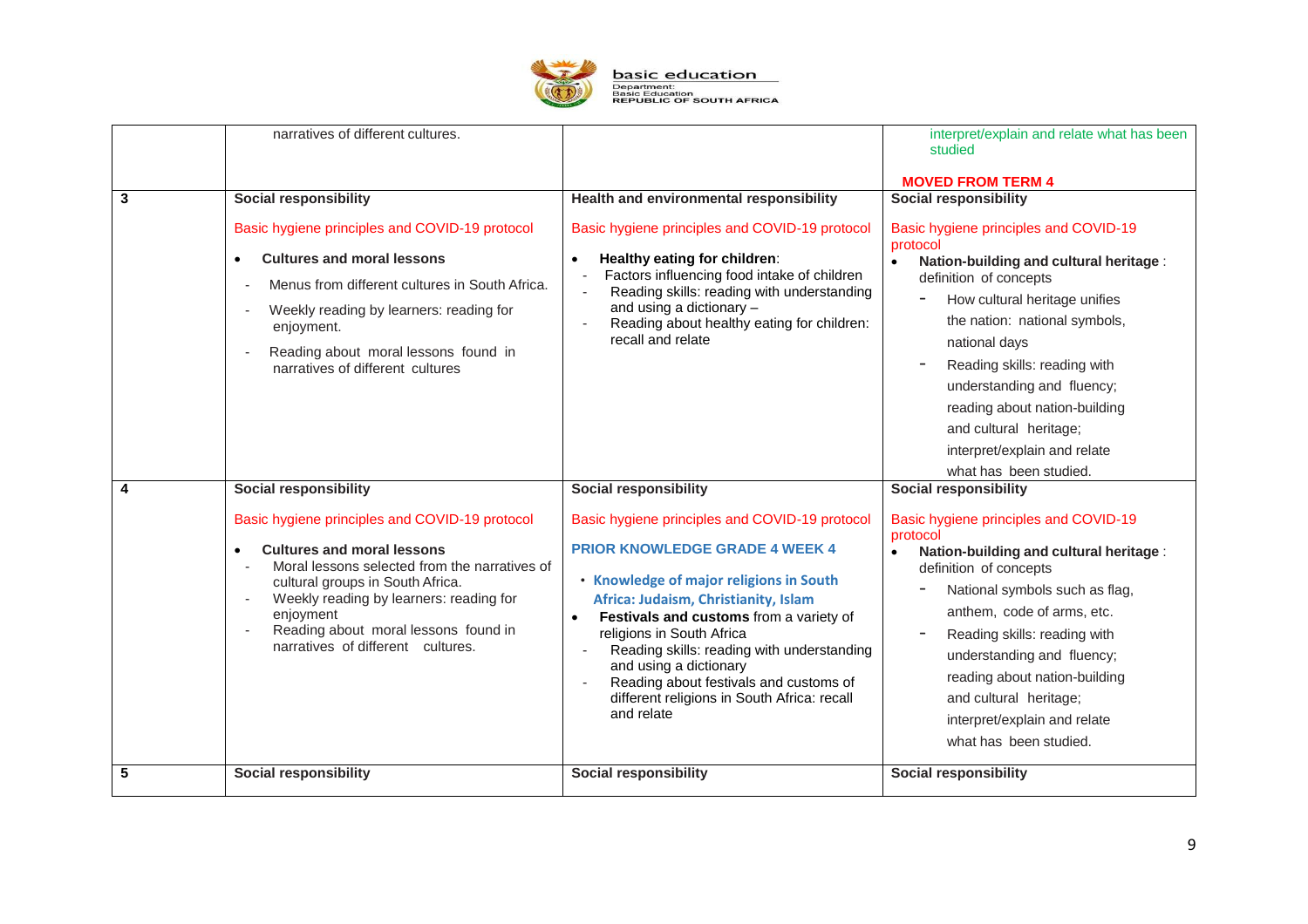

|                | Basic hygiene principles and COVID-19 protocol<br>• Knowledge of major religions in South<br>Africa: Judaism, Christianity, Islam<br>Significant places, buildings and worship<br>symbols of different religions.( new norms<br>and change of behavior during covid-19)<br>Weekly reading by learners: reading for<br>$\overline{\phantom{a}}$<br>enjoyment<br>Reading about religions in South Africa<br>$\qquad \qquad$ | Basic hygiene principles and COVID-19 protocol<br>Festivals and customs from a variety of<br>$\bullet$<br>religions in South Africa<br>Reading skills: reading with understanding<br>and using a dictionary<br>Reading about festivals and customs of<br>different religions in South Africa: recall<br>and relate                                   | Basic hygiene principles and COVID-19<br>protocol<br>Nation-building and cultural heritage :<br>$\bullet$<br>definition of concepts<br>Celebrating national days:<br>Human Rights Day, Freedom<br>Day, Heritage Day,<br>Reconciliation Day, Children's<br>Day, Women's Day, Africa Day,<br>Mandela Day.<br>Reading skills: reading with understanding<br>and fluency; reading about nation-building<br>and cultural heritage; interpret/explain and<br>relate what has been studied. |
|----------------|---------------------------------------------------------------------------------------------------------------------------------------------------------------------------------------------------------------------------------------------------------------------------------------------------------------------------------------------------------------------------------------------------------------------------|------------------------------------------------------------------------------------------------------------------------------------------------------------------------------------------------------------------------------------------------------------------------------------------------------------------------------------------------------|--------------------------------------------------------------------------------------------------------------------------------------------------------------------------------------------------------------------------------------------------------------------------------------------------------------------------------------------------------------------------------------------------------------------------------------------------------------------------------------|
| 6              | <b>Social responsibility</b><br>Basic hygiene principles and COVID-19 issues<br>• Knowledge of major religions in South<br>Africa: Judaism, Christianity, Islam<br>Hinduism, Buddhism, Baha'i<br>Significant places, buildings and worship<br>symbols of different religions<br>Weekly reading by learners: reading for<br>enjoyment<br>Reading about religions in South Africa                                           | <b>Social responsibility</b><br>Basic hygiene principles and COVID-19 protocol<br>Festivals and customs from a variety of<br>$\bullet$<br>religions in South Africa<br>Reading skills: reading with understanding<br>and using a dictionary -<br>Reading about festivals and customs of<br>different religions in South Africa: recall<br>and relate | <b>Social responsibility</b><br>Basic hygiene principles and COVID-19<br>protocol<br>Caring for people:<br>Considering others' needs and views<br>Communicating own views and needs<br>without hurting others.<br>Reading skills: reading with<br>understanding and fluency; reading<br>about different people's acts of<br>kindness towards others;<br>interpret/explain and relate what has<br>been studied.                                                                       |
| $\overline{7}$ | <b>Social responsibility</b><br>Basic hygiene principles and COVID-19 protocol<br>• Knowledge of major religions in South<br>Africa: Judaism, Christianity, Islam<br>- Hinduism, Buddhism, Baha'i<br>- Significant places, buildings and worship symbols                                                                                                                                                                  | Health and environmental responsibility<br>Basic hygiene principles and COVID-19 protocol<br>Water as an important basic need:<br>$\bullet$<br>importance of water<br>Different ways of saving water<br>$\overline{\phantom{a}}$<br>Reading skills: reading with understanding                                                                       | <b>Social responsibility</b><br>Basic hygiene principles and COVID-19<br>protocol<br>Caring for people:<br>Acts of kindness towards other people.<br>Reading skills: reading with<br>-                                                                                                                                                                                                                                                                                               |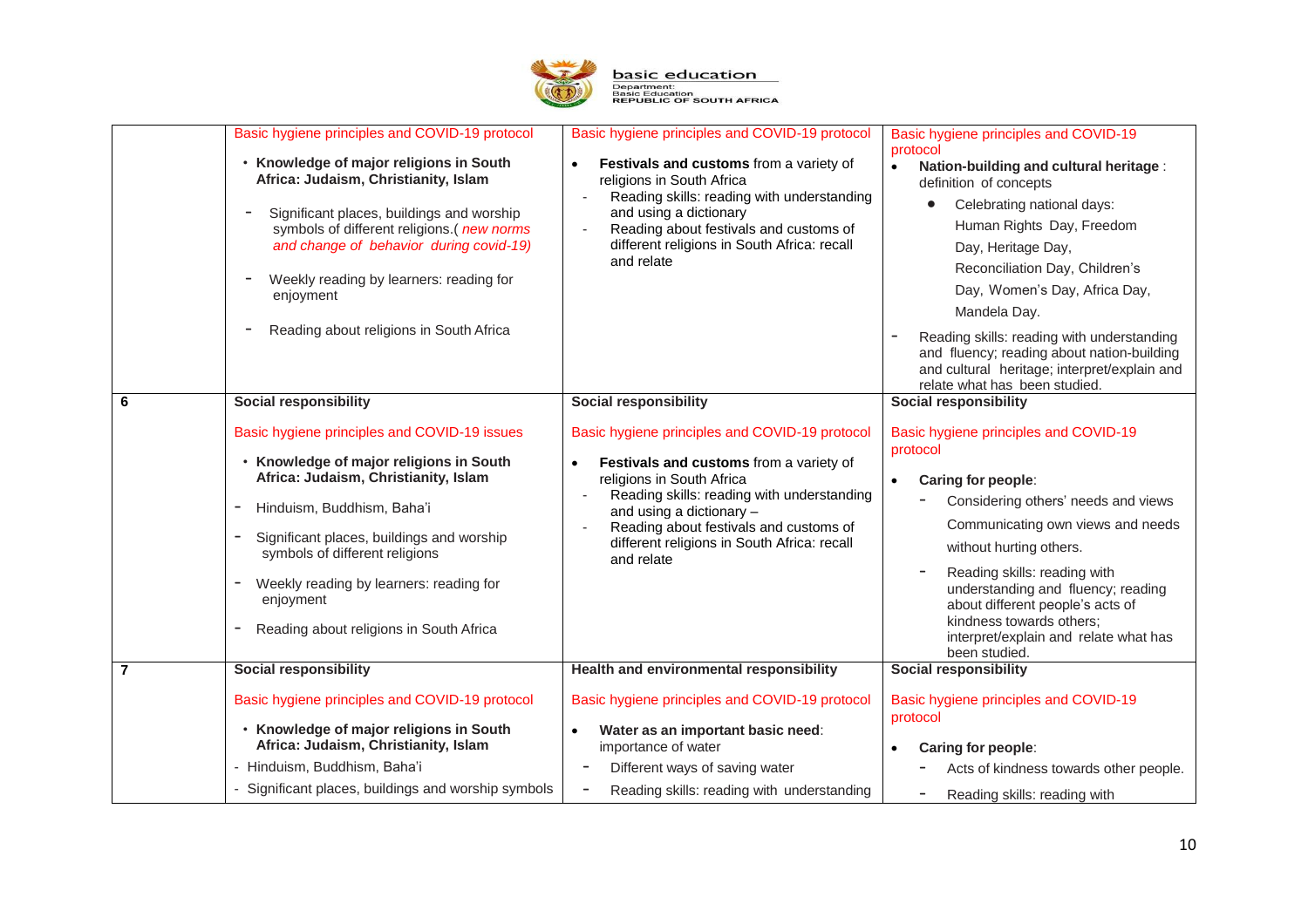

| 8       | of different religions<br>- Weekly reading by learners: reading for<br>enjoyment<br>Reading about religions in South Africa<br><b>Social responsibility</b><br>Basic hygiene principles and COVID-19 issues<br>• Knowledge of major religions in South<br>Africa: Judaism, Christianity, Islam<br>- Faith and African Religion<br>Significant places, buildings and worship symbols<br>of different religions.<br>- Weekly reading by learners: reading for<br>enjoyment<br>- Reading about religions in South Africa   | and using a dictionary;<br>reading about the importance of water and<br>how to save and protect the quality of<br>water; recall and relate<br>Health and environmental responsibility<br>Basic hygiene principles and COVID-19 protocol<br>Water as an important basic need:<br>$\bullet$<br>Different ways of protecting the quality of<br>water<br>Reading skills: reading with<br>understanding and using a dictionary<br>Reading about the importance of water<br>and how to save and protect the quality of<br>water.         | understanding and fluency; reading<br>about different people's acts of<br>kindness towards others;<br>interpret/explain and relate what has<br>been studied.<br><b>Social responsibility</b><br>Basic hygiene principles and COVID-19<br>protocol<br><b>Caring for animals:</b><br>$\bullet$<br>Taking care of and protecting animals<br>Places of safety for animals.<br>Reading skills: reading with<br>understanding and fluency;<br>reading about ways of taking care of<br>animals and places of safety for animals;<br>interpret/explain and relate what has been<br>studied |
|---------|-------------------------------------------------------------------------------------------------------------------------------------------------------------------------------------------------------------------------------------------------------------------------------------------------------------------------------------------------------------------------------------------------------------------------------------------------------------------------------------------------------------------------|------------------------------------------------------------------------------------------------------------------------------------------------------------------------------------------------------------------------------------------------------------------------------------------------------------------------------------------------------------------------------------------------------------------------------------------------------------------------------------------------------------------------------------|------------------------------------------------------------------------------------------------------------------------------------------------------------------------------------------------------------------------------------------------------------------------------------------------------------------------------------------------------------------------------------------------------------------------------------------------------------------------------------------------------------------------------------------------------------------------------------|
| 9<br>10 | Health and environmental responsibility<br>Basic hygiene principles and COVID-19 protocol<br>Dangers in and around water:<br>at home and public swimming pools and in<br>rivers and dams<br>Responsible safety measures in and around<br>water.<br>Weekly reading by learners: reading for<br>$\overline{\phantom{a}}$<br>enjoyment; reading about dangers in and<br>around water.<br>Health and environmental responsibility<br>Basic hygiene principles and COVID-19 protocol<br>Dangers in and around water: at home | Health and environmental responsibility<br>Basic hygiene principles and COVID-19 protocol<br>Safety measures at home and in the<br>٠<br>environment:<br>Harmful household products and<br>medication<br>Reading skills: reading with understanding<br>and using a dictionary;<br>reading about harmful household<br>products and medication, and fire safety;<br>recall and relate<br>Health and environmental responsibility<br>Basic hygiene principles and COVID-19 protocol<br>Safety measures at home and in the<br>$\bullet$ | <b>Social responsibility</b><br>Basic hygiene principles and COVID-19<br>protocol<br>Gender stereotyping, sexism<br>and abuse: definition of<br>concepts<br>Effects of gender stereotyping and<br>sexism on personal and social<br>relationships<br>Effects of gender-based abuse on<br>personal and social relationships<br><b>Social responsibility</b><br>Basic hygiene principles and COVID-19<br>protocol                                                                                                                                                                     |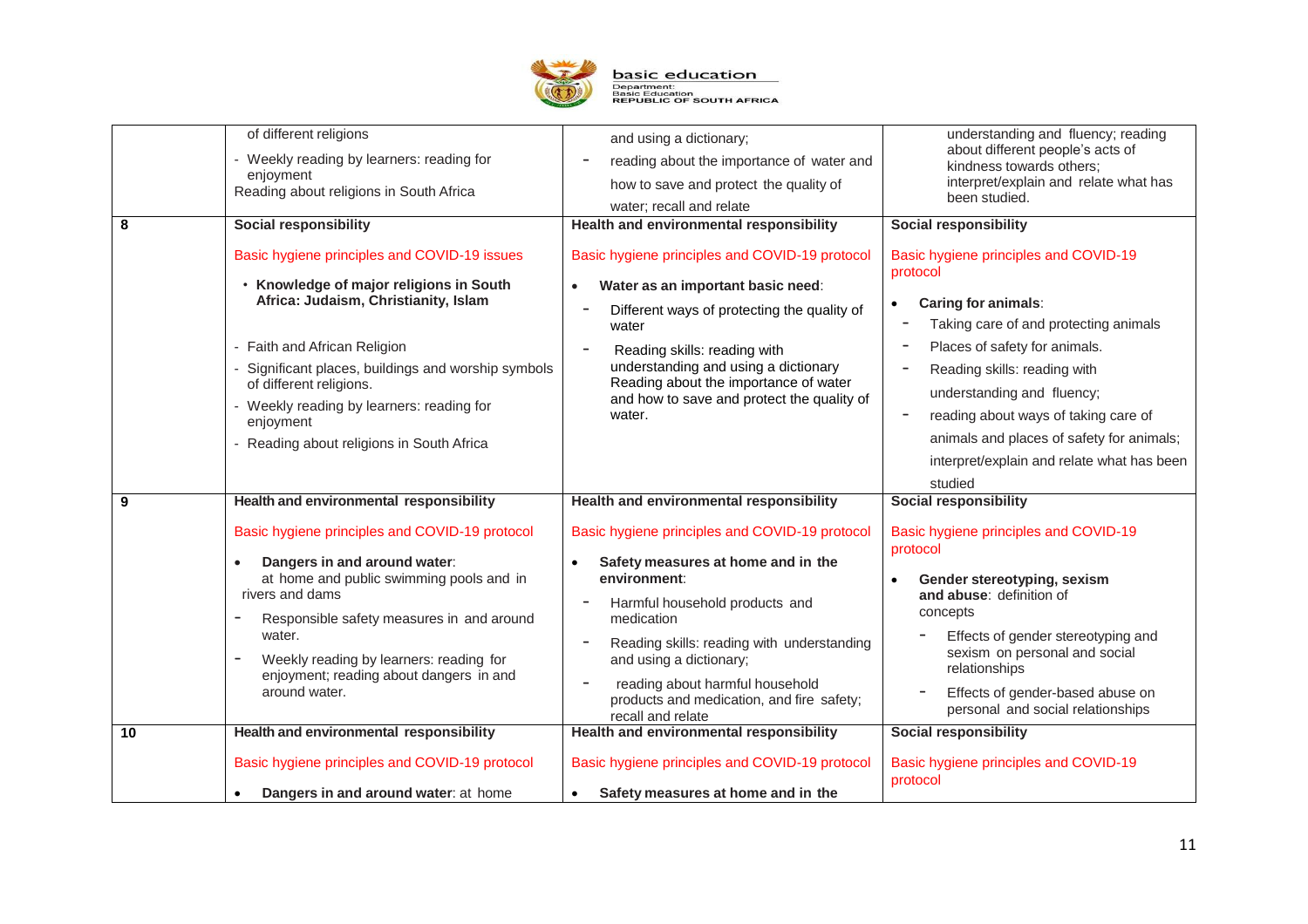

|                                               | and public swimming pools and in rivers<br>and dams<br>Responsible safety measures in and around<br>$\overline{\phantom{a}}$<br>water.<br>Weekly reading by learners: reading for<br>$\overline{\phantom{a}}$<br>enjoyment; reading about dangers in and<br>around water.<br>Consolidation of work done during the Term | environment:<br>Fire safety.<br>-<br>Reading skills: reading with understanding<br>and using a dictionary; reading about<br>harmful household products and medication,<br>and fire safety; recall and relate<br>Consolidation of work done during the<br><b>Term</b>                                                                                                                   | Gender stereotyping, sexism<br>and abuse: definition of concepts<br>Dealing with stereotyping, sexism<br>and abuse.<br>Reading skills: reading with<br>understanding and fluency;<br>reading about ways to deal with<br>stereotyping, sexism and abuse;<br>interpret/explain and relate what<br>has been studied.<br>Consolidation of work done during<br>the Term |  |
|-----------------------------------------------|-------------------------------------------------------------------------------------------------------------------------------------------------------------------------------------------------------------------------------------------------------------------------------------------------------------------------|----------------------------------------------------------------------------------------------------------------------------------------------------------------------------------------------------------------------------------------------------------------------------------------------------------------------------------------------------------------------------------------|--------------------------------------------------------------------------------------------------------------------------------------------------------------------------------------------------------------------------------------------------------------------------------------------------------------------------------------------------------------------|--|
| <b>Physical</b><br><b>Education</b>           | Basic hygiene principles and COVID-19 protocol<br>Participation in rhythmic movements with focus<br>$\bullet$<br>on posture.<br>Safety measures during rhythmic movements<br>$\bullet$<br>Movement performance in rhythmic movements<br>with focus on posture                                                           | Basic hygiene principles and COVID-19 protocol<br>Participation in rhythmic movements<br>with focus on posture and style Safety<br>measures relating to rhythmic<br>movements<br>Examples of possible activities<br>Aerobics, galloping, marching, hopping,<br>skipping, steps, sliding, leaping, etc<br>Movement performance in rhythmic movements<br>with focus on posture and style | Basic hygiene principles and COVID-19<br>protocol<br>Participation in rhythmic patterns of movement<br>with coordination and control Safety measures<br>relating to rhythmic patterns of movement<br>Movement performance in rhythmic patterns of<br>movement with coordination and control                                                                        |  |
|                                               |                                                                                                                                                                                                                                                                                                                         |                                                                                                                                                                                                                                                                                                                                                                                        |                                                                                                                                                                                                                                                                                                                                                                    |  |
| Week 11                                       | Homework/worksheets/Classwork                                                                                                                                                                                                                                                                                           | Homework/worksheets/Classwork                                                                                                                                                                                                                                                                                                                                                          | Homework/worksheets/Classwork                                                                                                                                                                                                                                                                                                                                      |  |
| <b>Informal</b><br>assessment:<br>remediation |                                                                                                                                                                                                                                                                                                                         |                                                                                                                                                                                                                                                                                                                                                                                        |                                                                                                                                                                                                                                                                                                                                                                    |  |
| <b>SBA (Formal</b><br>Assessment)             | <b>Project 30 Marks</b><br><b>Physical Education 30 Marks</b>                                                                                                                                                                                                                                                           |                                                                                                                                                                                                                                                                                                                                                                                        |                                                                                                                                                                                                                                                                                                                                                                    |  |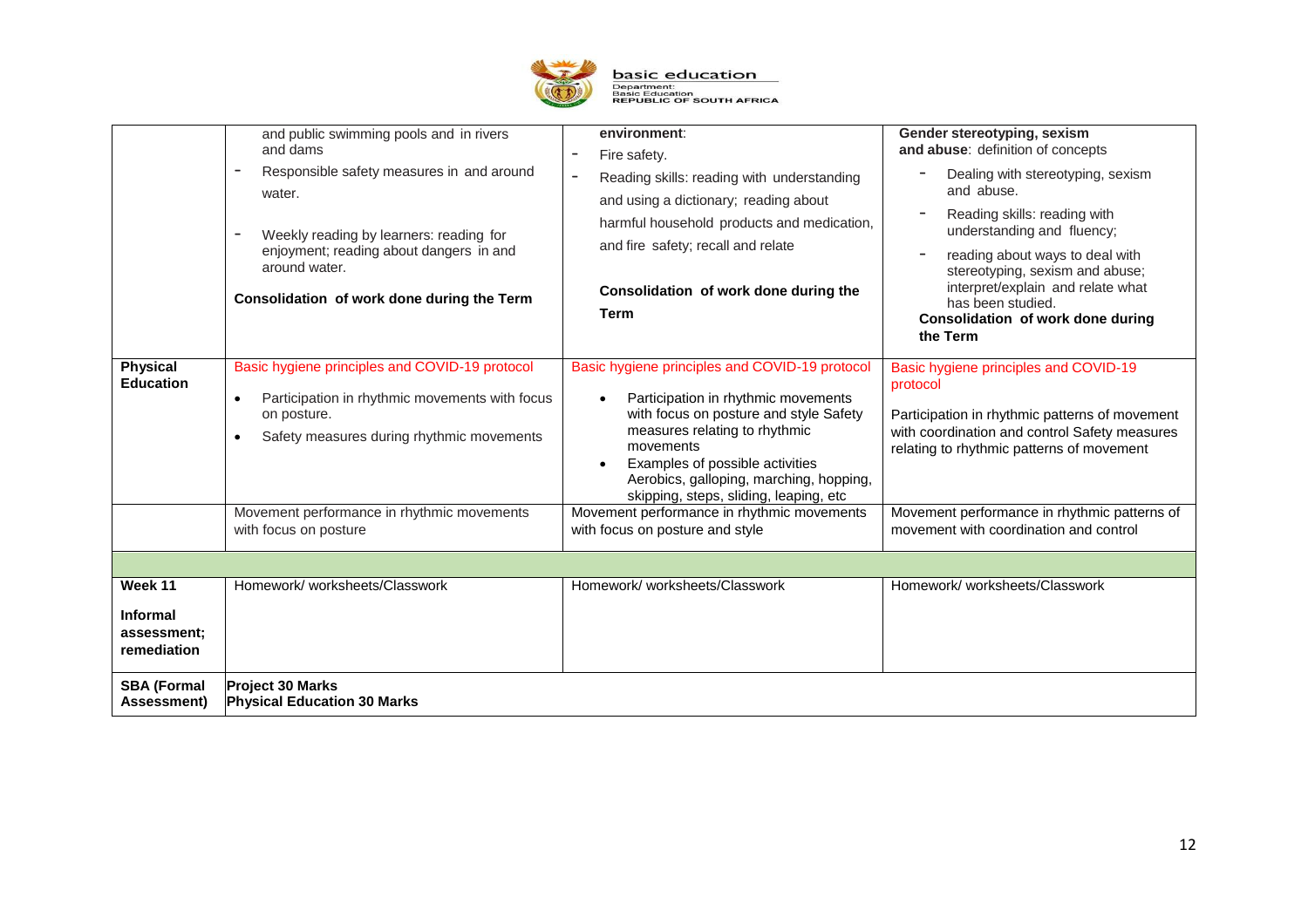

| <b>TERM 4</b>  |                                                                                                                                                                                                                                                                                                                                                                   |                                                                                                                                                                                                                                                                                                                                                                                                                               |                                                                                                                                                                                                                                                                                                                                                                                                         |  |
|----------------|-------------------------------------------------------------------------------------------------------------------------------------------------------------------------------------------------------------------------------------------------------------------------------------------------------------------------------------------------------------------|-------------------------------------------------------------------------------------------------------------------------------------------------------------------------------------------------------------------------------------------------------------------------------------------------------------------------------------------------------------------------------------------------------------------------------|---------------------------------------------------------------------------------------------------------------------------------------------------------------------------------------------------------------------------------------------------------------------------------------------------------------------------------------------------------------------------------------------------------|--|
|                | <b>TOPICS AND CONTENT</b>                                                                                                                                                                                                                                                                                                                                         |                                                                                                                                                                                                                                                                                                                                                                                                                               |                                                                                                                                                                                                                                                                                                                                                                                                         |  |
| <b>WEEKS</b>   | <b>GRADE 4:</b>                                                                                                                                                                                                                                                                                                                                                   | <b>GRADE 5</b>                                                                                                                                                                                                                                                                                                                                                                                                                | <b>GRADE 6</b>                                                                                                                                                                                                                                                                                                                                                                                          |  |
|                | Health and environmental responsibility<br>Basic hygiene principles and COVID-19 Protocol                                                                                                                                                                                                                                                                         | Health and environmental responsibility<br>Basic hygiene principles and COVID-19 Protocol<br><b>HIV and AIDS education</b>                                                                                                                                                                                                                                                                                                    | Health and environmental responsibility<br>Basic hygiene principles and COVID-19<br>Protocol                                                                                                                                                                                                                                                                                                            |  |
|                | HIV and AIDS education: basic facts including<br>blood management<br>Basic explanation of HIV and AIDS<br>- Transmission of HIV through blood.<br>(Including COVID-19)<br>- Weekly reading by learners: reading for enjoyment<br>- Reading basic facts about HIV and AIDS                                                                                         | - Dealing with stigma (people infected with<br>$COVID-19$<br>- Stigma about HIV and AIDS (people infected<br>with COVID-19)<br>Reading skills: reading with understanding<br>and using a dictionary<br>Reading about changing attitudes and<br>perceptions about HIV and AIDS: recall<br>and relate                                                                                                                           | <b>HIV and AIDS education:</b><br>myths and realities about<br>$\overline{\phantom{a}}$<br>HIV and AIDS including risks<br>and perceptions about HIV<br>and AIDS (include COVID-<br>19)<br>Reading skills: reading with<br>$\overline{\phantom{a}}$<br>understanding and fluency;<br>reading about caring for<br>people with AIDS;<br>interpret/explain and relate<br>what has been studied             |  |
| $\overline{2}$ | Health and environmental responsibility<br>Basic hygiene principles and COVID-19 Protocol<br>HIV and AIDS education: basic facts including<br>blood management<br>- How HIV is not transmitted<br>- How to protect oneself against infection through<br>blood.<br>- Weekly reading by learners: reading for enjoyment<br>- Reading basic facts about HIV and AIDS | Health and environmental responsibility<br>Basic hygiene principles and COVID-19 Protocol<br><b>HIV and AIDS education</b><br>$\bullet$<br>- How to change attitudes towards people<br>infected with HIV and AIDS. (people<br>infected with COVID-19)<br>Reading skills: reading with understanding<br>and using a dictionary<br>Reading about changing attitudes and<br>perceptions about HIV and AIDS: recall and<br>relate | Health and environmental responsibility<br>Basic hygiene principles and COVID-19<br>Protocol<br><b>HIV and AIDS education:</b><br>Caring for people with AIDS (people<br>infected with COVID-19)<br>$\overline{\phantom{a}}$<br>Reading skills: reading with<br>understanding and fluency;<br>$\overline{\phantom{a}}$<br>reading about caring for<br>people with AIDS;<br>interpret/explain and relate |  |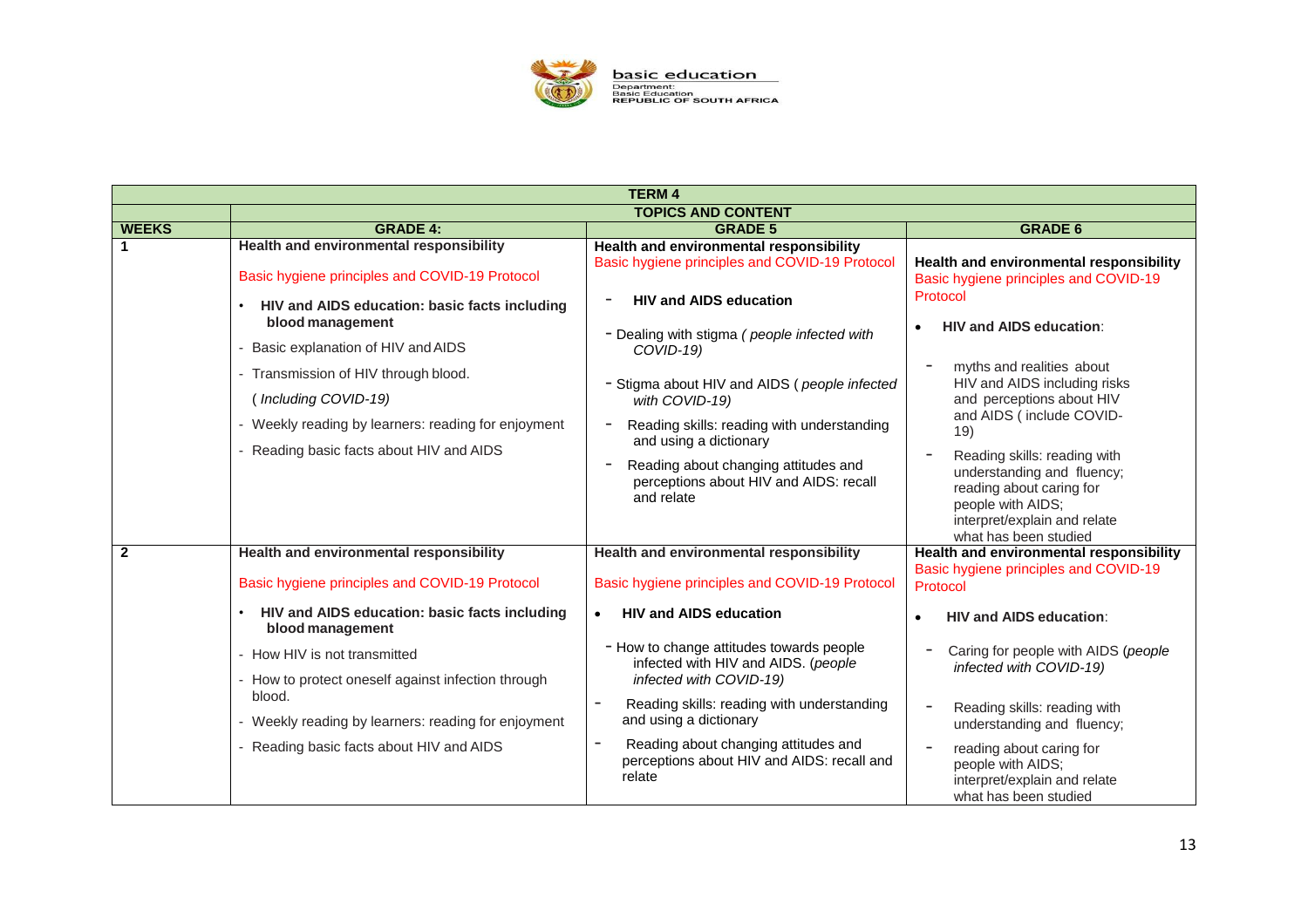

| 1            | Health and environmental responsibility                                                                                                                                                                                                                                                                                                                   | Health and environmental responsibility                                                                                                                                                                                                                                                                                                                                                            | Health and environmental responsibility<br>Basic hygiene principles and COVID-19                                                                                                                                                                                                                                                                                                                                                                                                               |
|--------------|-----------------------------------------------------------------------------------------------------------------------------------------------------------------------------------------------------------------------------------------------------------------------------------------------------------------------------------------------------------|----------------------------------------------------------------------------------------------------------------------------------------------------------------------------------------------------------------------------------------------------------------------------------------------------------------------------------------------------------------------------------------------------|------------------------------------------------------------------------------------------------------------------------------------------------------------------------------------------------------------------------------------------------------------------------------------------------------------------------------------------------------------------------------------------------------------------------------------------------------------------------------------------------|
|              | Basic hygiene principles and COVID-19 protocol                                                                                                                                                                                                                                                                                                            | Basic hygiene principles and COVID-19 protocol                                                                                                                                                                                                                                                                                                                                                     | Protocol                                                                                                                                                                                                                                                                                                                                                                                                                                                                                       |
|              | Personal and household hygiene: personal<br>hygiene items that cannot be shared<br>Germ breeding areas in the house. (tables,<br>counters, door handles desks/work station. Areas<br>that breed germs in Public spaces)<br>Weekly reading by learners:<br>reading for enjoyment; reading about personal                                                   | Local environmental health<br>$\bullet$<br>problems:<br>Locally occurring health problems<br>including tuberculosis, diarrhea, malaria,<br>measles, etc. (Including Covid -19)<br>Reading skills: reading with<br>$\overline{\phantom{a}}$<br>understanding and using a dictionary;<br>reading about causes, symptoms and<br>treatment of locally occurring health<br>problems; recall and relate. | <b>Communicable diseases</b><br>$\bullet$<br>such as mumps,<br>tuberculosis, common<br>colds, chickenpox,<br>athletes' foot, etc.:<br>Causes of communicable diseases<br>Reading skills: reading with<br>understanding and fluency;<br>reading about communicable<br>diseases; interpret/explain and                                                                                                                                                                                           |
|              |                                                                                                                                                                                                                                                                                                                                                           |                                                                                                                                                                                                                                                                                                                                                                                                    | relate what has been studied.                                                                                                                                                                                                                                                                                                                                                                                                                                                                  |
| $\mathbf{2}$ | Basic hygiene principles and COVID-19 Protocol<br>Personal and household hygiene: personal<br>hygiene items that cannot be shared<br>Dietary habits of children:<br>$\bullet$<br>Impact on dental and oral hygiene<br>Weekly reading by learners: reading for enjoyment<br>Reading about personal and household hygiene and<br>dietary habits of children | Health and environmental responsibility<br>Basic hygiene principles and COVID-19 protocol<br>Local environmental health<br>problems:<br>Causes of health problems<br>Reading skills: reading with<br>understanding and using a dictionary;<br>reading about causes, symptoms and<br>$\overline{\phantom{a}}$<br>treatment of locally occurring health<br>problems; recall and relate               | Health and environmental responsibility<br>Basic hygiene principles and COVID-19<br>Protocol<br><b>Communicable diseases</b><br>such as mumps,<br>tuberculosis, common<br>colds, chickenpox,<br>athletes' foot, etc.:<br>Signs and symptoms of<br>communicable diseases<br>Reading skills: reading with<br>$\overline{\phantom{a}}$<br>understanding and fluency;<br>reading about communicable<br>$\overline{\phantom{a}}$<br>diseases; interpret/explain and relate<br>what has been studied |
| 3            | Health and environmental responsibility<br>Basic hygiene principles and COVID-19 protocol                                                                                                                                                                                                                                                                 | Health and environmental responsibility<br>Basic hygiene principles and COVID-19 protocol                                                                                                                                                                                                                                                                                                          | Health and environmental responsibility<br>Basic hygiene principles and COVID-19<br>Protocol                                                                                                                                                                                                                                                                                                                                                                                                   |
|              |                                                                                                                                                                                                                                                                                                                                                           | Local environmental health                                                                                                                                                                                                                                                                                                                                                                         | <b>Communicable diseases</b><br>$\bullet$                                                                                                                                                                                                                                                                                                                                                                                                                                                      |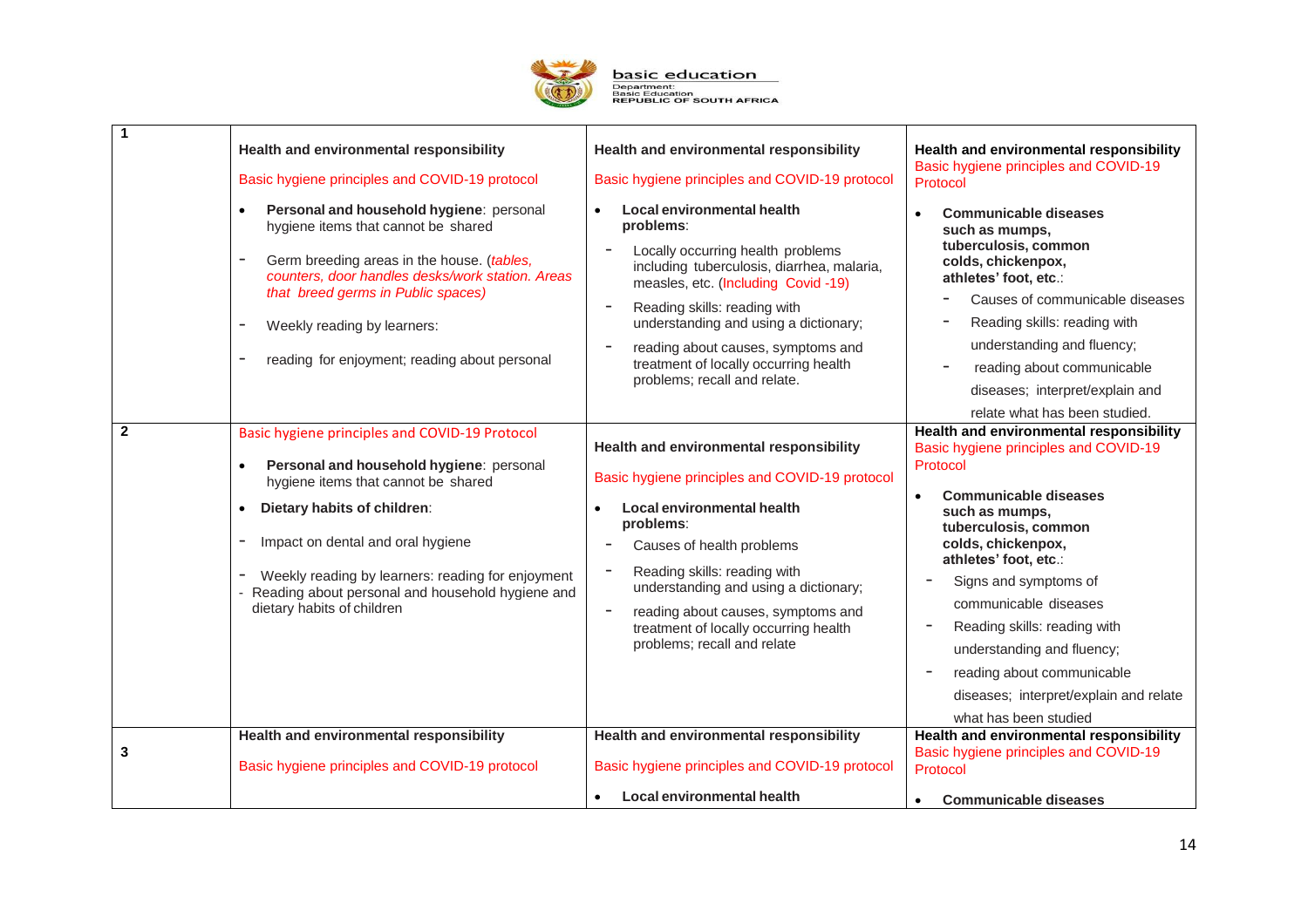

|                 | <b>PRIOR KNOWLEDGE:</b><br><b>GRADE 2:TERM 3</b><br><b>Road safety</b><br>٠<br>Scholar patrol<br>How traffic officers help us<br>- Weekly reading by learns: reading for enjoyment.<br>- Read about road safety                                                                                                                           | problems:<br>Symptoms of health problems<br>Reading skills: reading with<br>understanding and using a dictionary;<br>reading about causes, symptoms and<br>treatment of locally occurring health<br>problems; recall and relate                                                                                                                                                                       | such as mumps,<br>tuberculosis, common<br>colds, chickenpox,<br>athletes' foot, etc.:<br>Where to find information: prevention<br>strategies<br>Reading skills: reading with<br>understanding and fluency;<br>reading about communicable<br>diseases; interpret/explain and relate<br>what has been studied                                                                                                  |
|-----------------|-------------------------------------------------------------------------------------------------------------------------------------------------------------------------------------------------------------------------------------------------------------------------------------------------------------------------------------------|-------------------------------------------------------------------------------------------------------------------------------------------------------------------------------------------------------------------------------------------------------------------------------------------------------------------------------------------------------------------------------------------------------|--------------------------------------------------------------------------------------------------------------------------------------------------------------------------------------------------------------------------------------------------------------------------------------------------------------------------------------------------------------------------------------------------------------|
| 4               | Health and environmental responsibility<br>Basic hygiene principles and COVID-19 protocol<br>Traffic rules relevant to road users:<br>$\bullet$<br>Pedestrians and cyclists<br>Passenger behavior<br>Railway safety.<br>-<br>Weekly reading by learners: reading for<br>enjoyment; reading about traffic rules<br>relevant to road users. | Health and environmental responsibility<br>Basic hygiene principles and COVID-19 protocol<br>Local environmental health problems<br>$\bullet$<br>Available treatment for health problems.<br>Reading skills: reading with<br>understanding and using a dictionary;<br>reading about causes, symptoms and<br>$\qquad \qquad -$<br>treatment of locally occurring health<br>problems; recall and relate | Health and environmental responsibility<br>Basic hygiene principles and COVID-19<br>protocol<br><b>Communicable diseases</b><br>such as mumps,<br>tuberculosis, common<br>colds, chickenpox,<br>athletes' foot, etc.:<br>Available treatment.<br>Reading skills: reading with<br>understanding and fluency;<br>reading about communicable<br>diseases; interpret/explain and relate<br>what has been studied |
| $5\phantom{.0}$ | Health and environmental responsibility<br>Basic hygiene principles and COVID-19 protocol<br><b>PRIOR KNOWLEDGE: GRADE 3: TERM 3</b><br>• What pollution is?<br>Different types of pollution - water, land, air, noise.                                                                                                                   | Health and environmental responsibility<br>Basic hygiene principles and COVID-19 protocol<br>Substance abuse: types of drugs used;<br>$\bullet$<br>legal and illegal drugs including tobacco,<br>alcohol and over-the-counter medication                                                                                                                                                              | Health and environmental responsibility<br>Basic hygiene principles and COVID-19<br>protocol<br><b>PRIOR KNOWLEDGE: GRADE 2 TEM 3</b>                                                                                                                                                                                                                                                                        |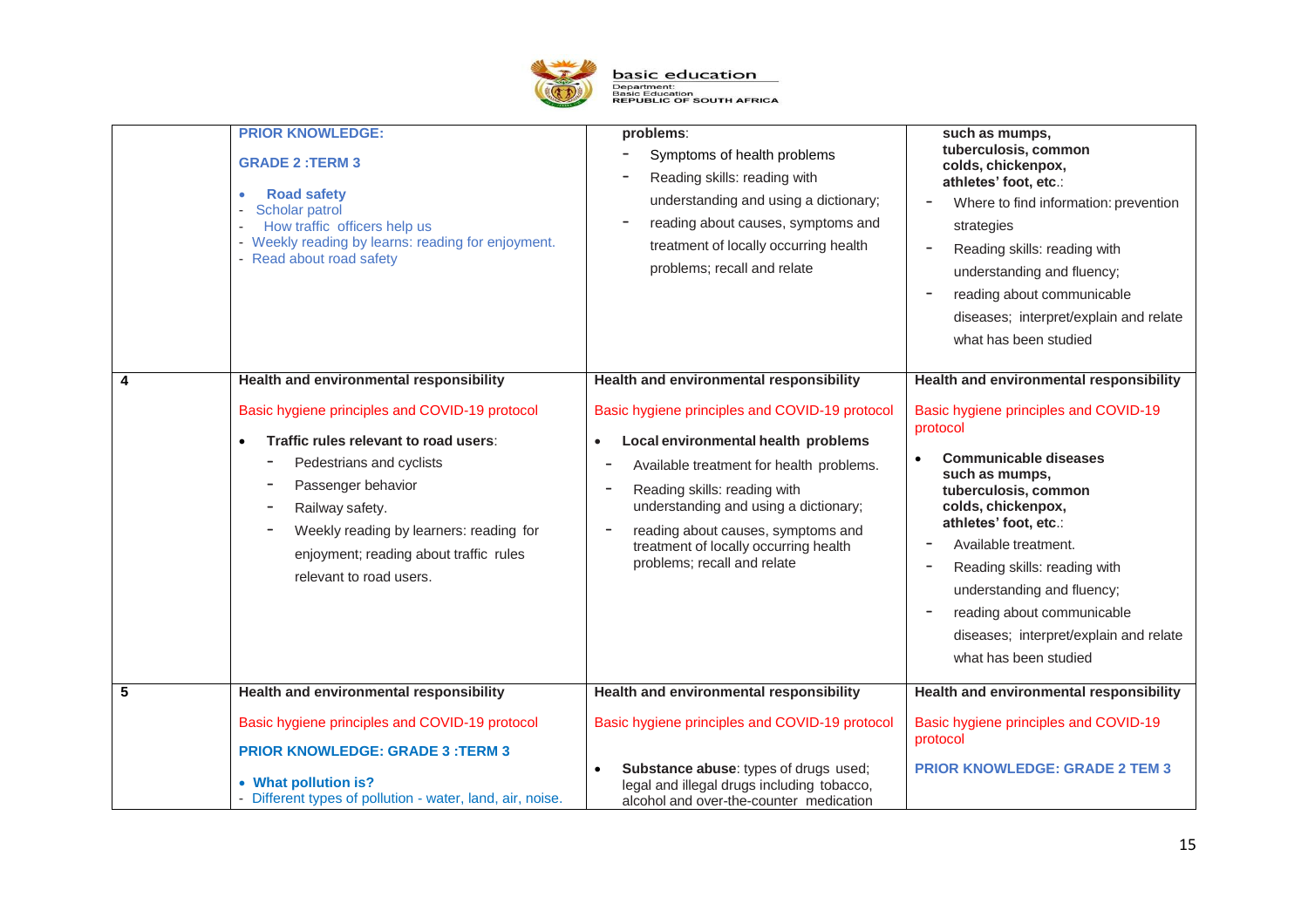

|                | - Effects of pollution on people.<br>- Effects of pollution on the environment<br>Note:<br>- Survey and clean an area - this will serve as an<br>introduction to field work<br>• Weekly reading by learners: reading for enjoyment<br>- Reading about pollution.                                                                                                                                                                         | Reading skills: reading with<br>understanding and using a dictionary<br>reading about dangers of substance<br>abuse; recall and relate.                                                                                                                                                                                                                                                                                       | How I ask for help in an emergency -<br>$\bullet$<br>Who to contact<br>What information to give                                                                                                                                                                                                                                           |
|----------------|------------------------------------------------------------------------------------------------------------------------------------------------------------------------------------------------------------------------------------------------------------------------------------------------------------------------------------------------------------------------------------------------------------------------------------------|-------------------------------------------------------------------------------------------------------------------------------------------------------------------------------------------------------------------------------------------------------------------------------------------------------------------------------------------------------------------------------------------------------------------------------|-------------------------------------------------------------------------------------------------------------------------------------------------------------------------------------------------------------------------------------------------------------------------------------------------------------------------------------------|
| $\overline{7}$ | Health and environmental responsibility                                                                                                                                                                                                                                                                                                                                                                                                  | Health and environmental responsibility                                                                                                                                                                                                                                                                                                                                                                                       | Health and environmental responsibility                                                                                                                                                                                                                                                                                                   |
|                | Basic hygiene principles and COVID-19 issues<br>Healthy environment and personal health:<br>$\bullet$<br>home, school and community<br>Examples of environments that are unhealthy:<br>pollution (air, water and land) including illegal<br>dumpingsites<br>Dangers of unhealthy environments to personal<br>health<br>Weekly reading by learners: reading for<br>enjoyment<br>Reading about healthy environments and<br>personal health | Basic hygiene principles and COVID-19 protocol<br>Substance abuse: types of drugs used;<br>$\bullet$<br>legal and illegal drugs including tobacco,<br>alcohol and over-the-counter medication<br>Negative impact of substances on<br>health: effects of drugs on body and<br>mind.<br>Reading skills: reading with<br>understanding and using a dictionary<br>reading about dangers of substance<br>abuse; recall and relate. | Basic hygiene principles and COVID-19<br>protocol<br><b>Basic first aid in different</b><br>situations: cuts and grazes,<br>burns, scald and sunburn,<br>Reading skills: reading with<br>$\overline{\phantom{a}}$<br>understanding and fluency<br>Reading about basic first aid:<br>interpret/explain and relate<br>what has been studied |
| 9              | <b>Health and environmental responsibility</b>                                                                                                                                                                                                                                                                                                                                                                                           | Health and environmental responsibility                                                                                                                                                                                                                                                                                                                                                                                       | Health and environmental responsibility                                                                                                                                                                                                                                                                                                   |
|                | Basic hygiene principles and COVID-19 issues<br>- Strategies to keep environments healthy:<br>conservation of<br>environment<br>- Celebrating Arbor Day.<br>• Weekly reading by learners: reading for enjoyment<br>• Reading about healthy environments and personal                                                                                                                                                                     | Basic hygiene principles and COVID-19 protocol<br><b>Substance abuse</b><br>$\bullet$<br>effects of drugs on body and mind.<br>Reading skills: reading with<br>understanding and using a dictionary<br>reading about dangers of substance<br>abuse; recall and relate                                                                                                                                                         | Basic hygiene principles and COVID-19<br>protocol<br><b>Basic first aid in different</b><br>situations: stings and bites, bruises,<br>poisoning, bleeding, and choking.<br>Reading skills: reading with<br>understanding and<br>fluencyReading about basic<br>first aid: interpret/explain and<br>relate what has been studied            |